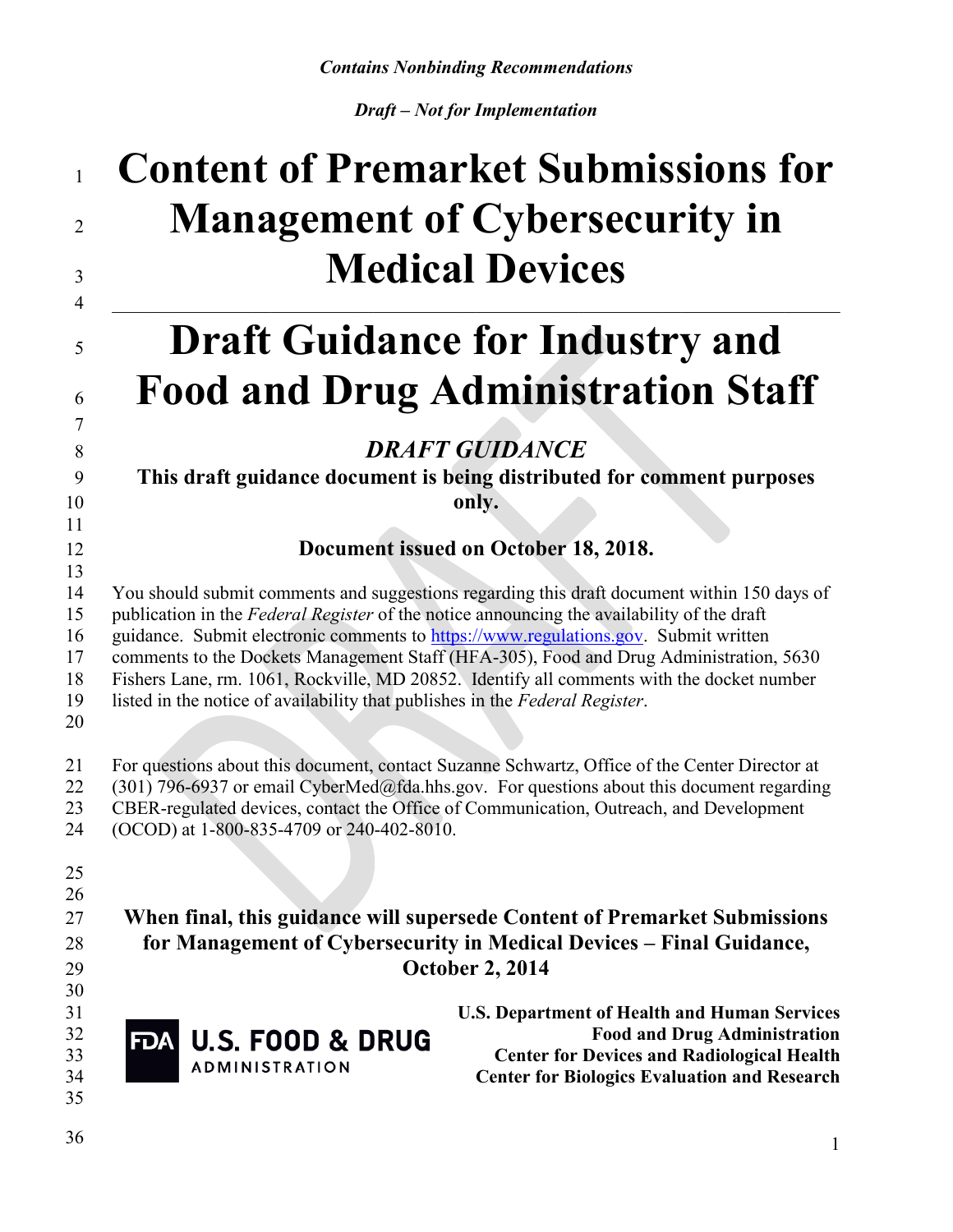# **Preface**

 

# **Additional Copies**

# **CDRH**

- Additional copies are available from the Internet. You may also send an e-mail request to
- [CDRH-Guidance@fda.hhs.gov](mailto:CDRH-Guidance@fda.hhs.gov) to receive a copy of the guidance. Please use the document
- number GUD1825 to identify the guidance you are requesting.

# 

- **CBER** Additional copies are available from the Center for Biologics Evaluation and Research (CBER),
- Office of Communication, Outreach, and Development (OCOD), 10903 New Hampshire Ave.,
- Bldg. 71, Room 3128, Silver Spring, MD 20993-0002, or by calling 1-800-835-4709 or 240-402-
- 50 8010, by email,  $\frac{\text{ocod}(a)$  fda.hhs.gov or from the Internet at
- [https://www.fda.gov/BiologicsBloodVaccines/GuidanceComplianceRegulatoryInformation/Gui](https://www.fda.gov/BiologicsBloodVaccines/GuidanceComplianceRegulatoryInformation/Guidances/default.htm)d
- [ances/default.htm.](https://www.fda.gov/BiologicsBloodVaccines/GuidanceComplianceRegulatoryInformation/Guidances/default.htm)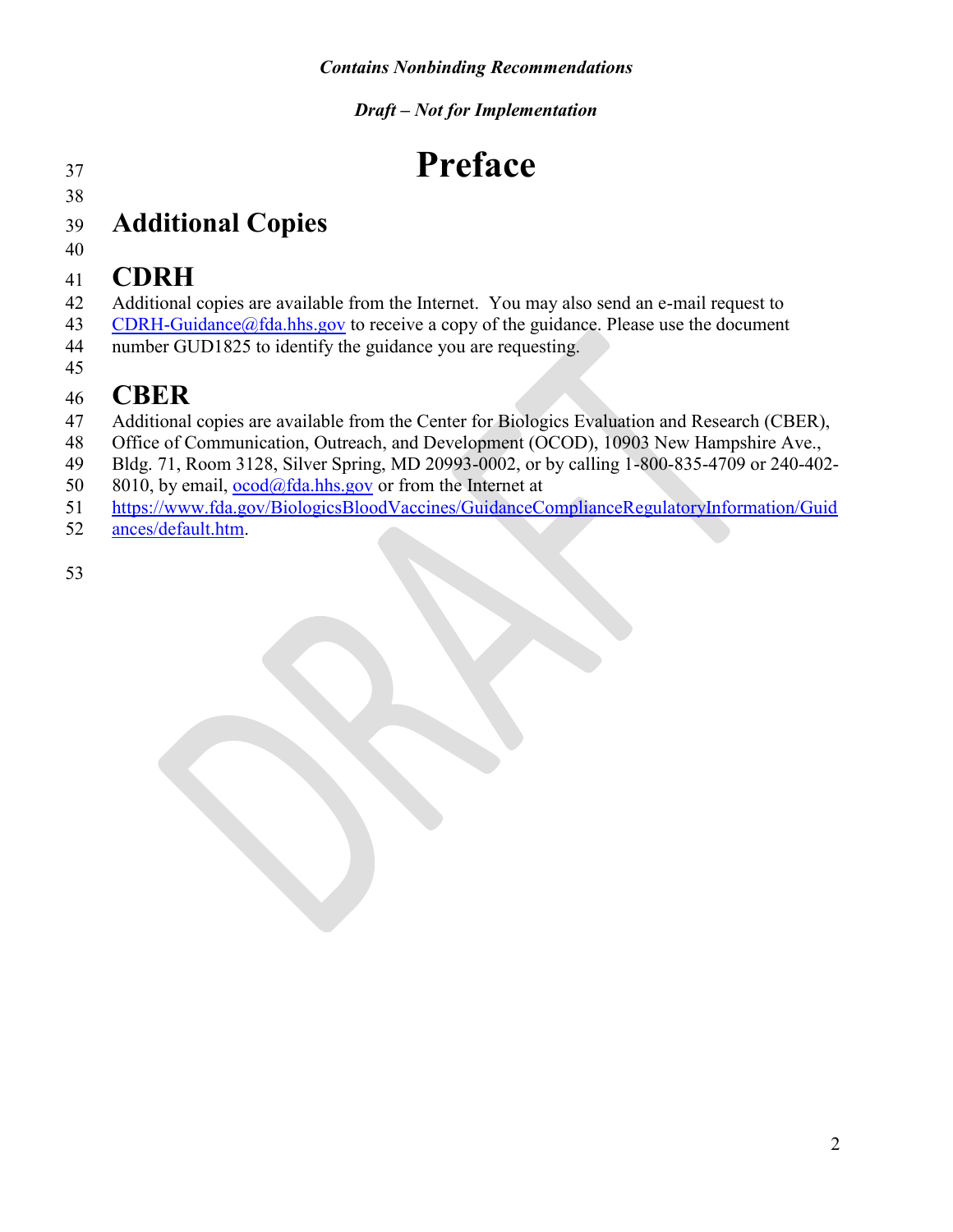| 54 |    | <b>Table of Contents</b>                                                          |  |
|----|----|-----------------------------------------------------------------------------------|--|
| 55 |    |                                                                                   |  |
| 56 |    |                                                                                   |  |
| 57 |    |                                                                                   |  |
| 58 | П. |                                                                                   |  |
| 59 | Ш. |                                                                                   |  |
| 60 |    |                                                                                   |  |
| 61 |    | V. Designing a Trustworthy Device: Application of NIST Cybersecurity Framework 11 |  |
| 62 |    |                                                                                   |  |
| 63 |    |                                                                                   |  |
| 64 |    |                                                                                   |  |
| 65 |    |                                                                                   |  |
| 66 |    |                                                                                   |  |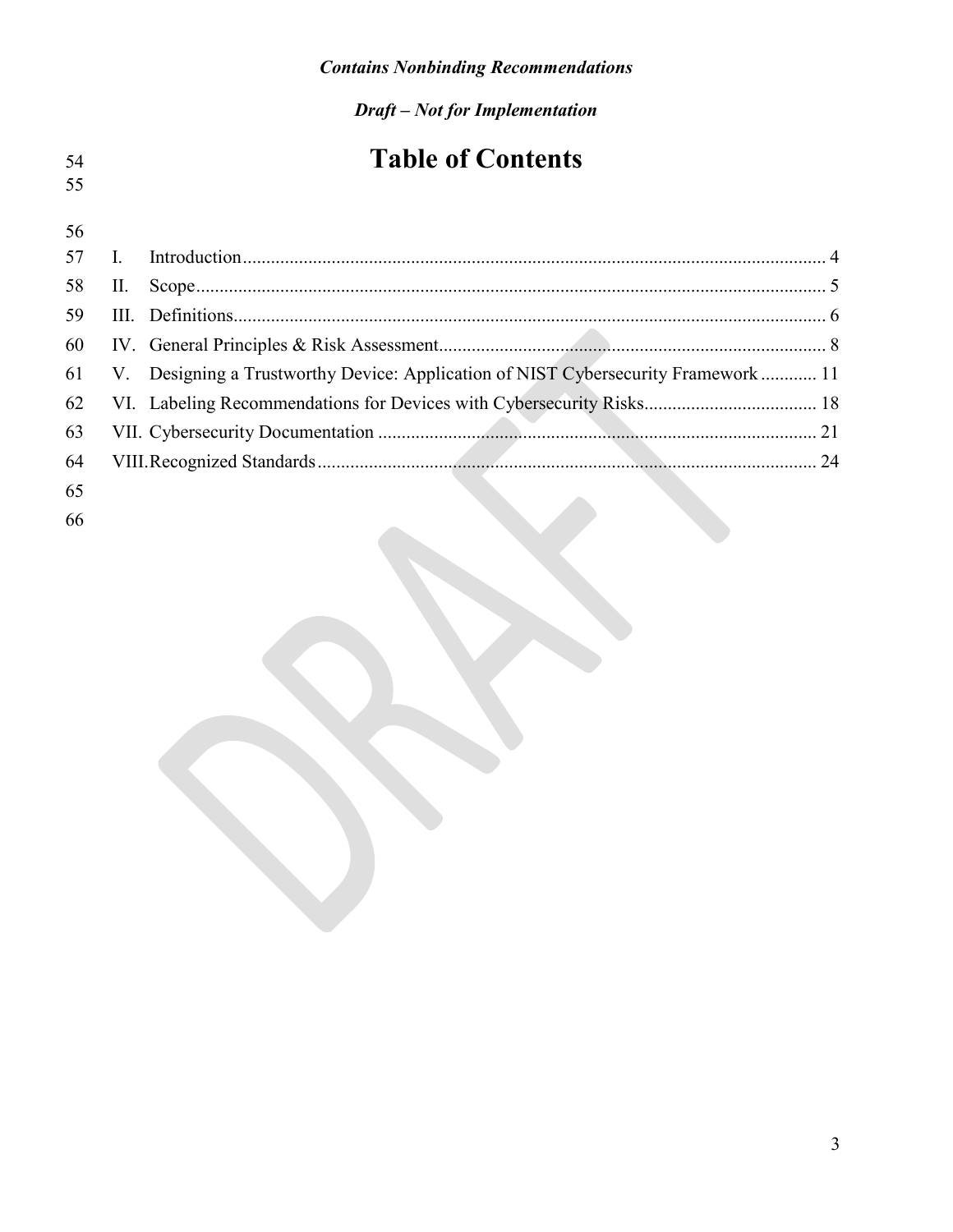# **Content of Premarket Submissions for Management of Cybersecurity in Medical Devices**

# $\_$

# **Draft Guidance for Industry and Food and Drug Administration Staff**

 *This draft guidance, when finalized, will represent the current thinking of the Food and Drug Administration (FDA or Agency) on this topic. It does not establish any rights for any person and is not binding on FDA or the public. You can use an alternative approach if it satisfies the requirements of the applicable statutes and regulations. To discuss an alternative approach, contact the FDA staff or Office responsible for this guidance as listed on the title page.*

#### 

# <span id="page-3-0"></span>**I. Introduction**

 The need for effective cybersecurity to ensure medical device functionality and safety has become more important with the increasing use of wireless, Internet- and network- connected devices, portable media (e.g. USB or CD), and the frequent electronic exchange of medical device-related health information. In addition, cybersecurity threats to the healthcare sector have become more frequent, more severe, and more clinically impactful. Cybersecurity incidents have rendered medical devices and hospital networks inoperable, disrupting the delivery of patient care across healthcare facilities in the US and globally. Such cyberattacks and exploits can delay diagnoses and/or treatment and may lead to patient harm.

This guidance is intended to provide recommendations to industry regarding cybersecurity

device design, labeling, and the documentation that FDA recommends be included in premarket

 submissions for devices with cybersecurity risk. These recommendations can facilitate an efficient premarket review process and help ensure that marketed medical devices are

sufficiently resilient to cybersecurity threats.

Although FDA issued final guidance addressing premarket expectations in 2014, the rapidly

- evolving landscape, and the increased understanding of the threats and their potential
- mitigations, necessitates an updated approach. This guidance has been developed by the FDA to
- assist industry by identifying issues related to cybersecurity that manufacturers should address in
- the design and development of their medical devices as well as in preparing premarket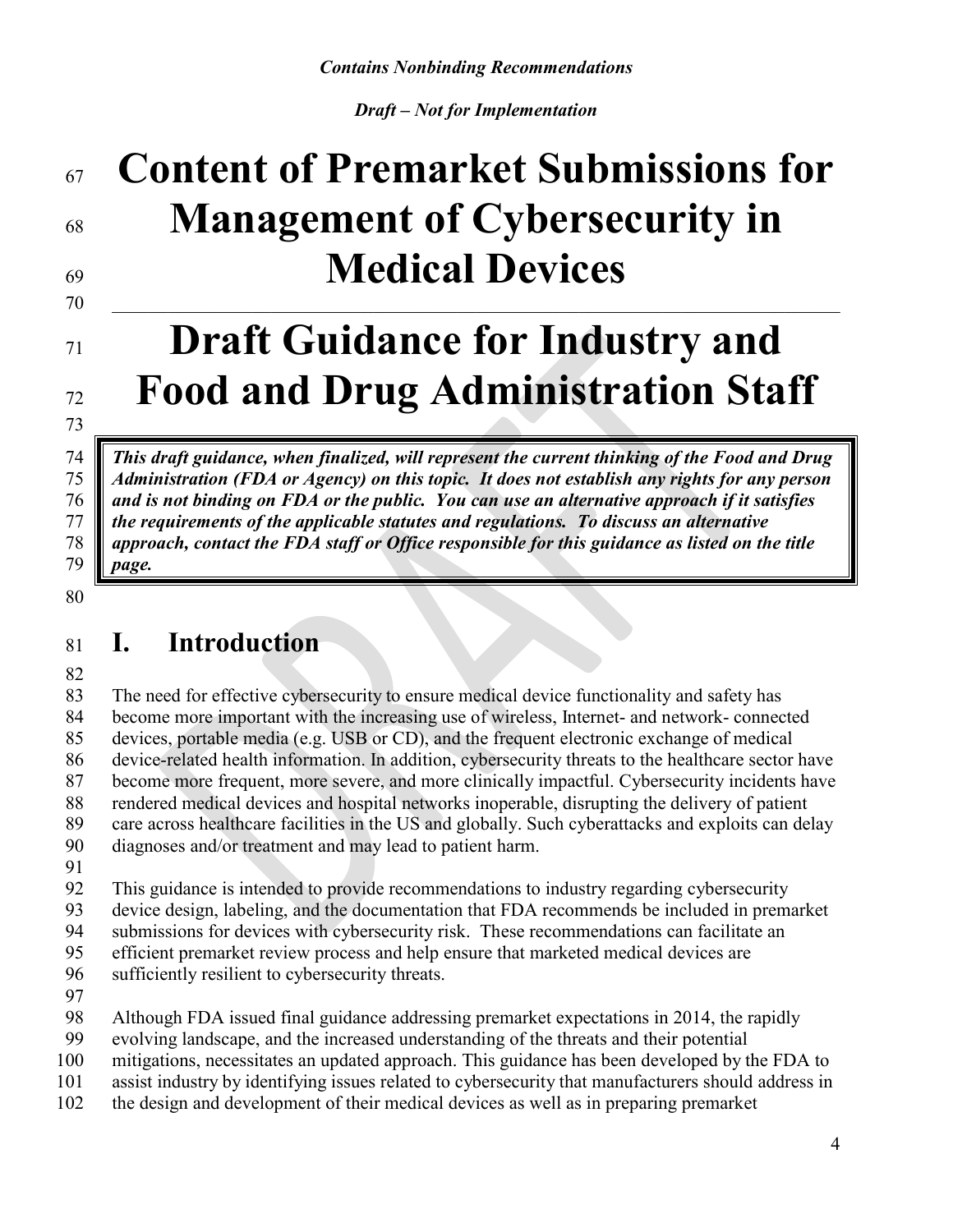#### *Draft – Not for Implementation*

- submissions for those devices. The recommendations contained in this guidance document are 103
- 104 intended to supplement FDA's "[Guidance for the Content of Premarket Submissions for](https://www.fda.gov/MedicalDevices/DeviceRegulationandGuidance/GuidanceDocuments/ucm089543.htm)
- 105 Software [Contained in Medical](http://www.fda.gov/MedicalDevices/DeviceRegulationandGuidance/GuidanceDocuments/ucm089543.htm) Devices"<sup>[1](#page-4-1)</sup> and ["Guidance to Industry: Cybersecurity](https://www.fda.gov/MedicalDevices/DeviceRegulationandGuidance/GuidanceDocuments/ucm089543.htm) for
- 106 Networked Medical Devices Containing Off-the-Shelf (OTS) Software.<sup>"[2](#page-4-2)</sup> When finalized, this
- 107 guidance will replace the final guidance "[Content of Premarket Submissions for Management of](https://www.fda.gov/downloads/medicaldevices/deviceregulationandguidance/guidancedocuments/ucm356190.pdf)
- [Cybersecurity in Medical Devices."](https://www.fda.gov/downloads/medicaldevices/deviceregulationandguidance/guidancedocuments/ucm356190.pdf)[3](#page-4-3) 108
- 109

110 For the current edition of the FDA-recognized standard(s) referenced in this document, see the [FDA Recognized Consensus Standards Database.](http://www.accessdata.fda.gov/scripts/cdrh/cfdocs/cfStandards/search.cfm) [4](#page-4-4)

111 112

113 FDA's guidance documents, including this draft guidance, do not establish legally enforceable

- 114 responsibilities. Instead, guidances describe the Agency's current thinking on a topic and should
- 115 be viewed only as recommendations, unless specific regulatory or statutory requirements are
- 116 cited. The use of the word *should* in Agency guidance means that something is suggested or
- 117 recommended, but not required.

# <span id="page-4-0"></span><sup>118</sup> **II. Scope**

- 119
- 120 This guidance provides recommendations to consider and information to include in FDA

121 medical device premarket submissions for effective cybersecurity management. Effective

- 122 cybersecurity management is intended to decrease the risk of patient harm by reducing
- 123 device exploitability which can result in intentional or unintentional compromise of device
- safety and essential performance.<sup>[5](#page-4-5)</sup> 124
- 125

126 This guidance document is applicable to the following premarket submissions for devices

- 127 that contain software (including firmware) or programmable logic as well as software that
- is a medical device (collectively referred to as "software devices").<sup>[6](#page-4-6)</sup> 128
- 129
- 130 Premarket Notification (510(k)) submissions including Traditional, Special, and 131 Abbreviated;
- 132 De Novo requests;
- 133 Premarket Approval Applications (PMAs);
- 134 Product Development Protocols (PDPs); and

<span id="page-4-2"></span><sup>2</sup> [https://www.fda.gov/MedicalDevices/DeviceRegulationandGuidance/GuidanceDocuments/UCM07782](https://www.fda.gov/MedicalDevices/DeviceRegulationandGuidance/GuidanceDocuments/UCM077823)3

<span id="page-4-4"></span><sup>4</sup> Available at [https://www.accessdata.fda.gov/scripts/cdrh/cfdocs/cfStandards/search.cf](https://www.accessdata.fda.gov/scripts/cdrh/cfdocs/cfStandards/search.cfm)m

<span id="page-4-1"></span> $\overline{a}$ <sup>1</sup> [https://www.fda.gov/MedicalDevices/DeviceRegulationandGuidance/GuidanceDocuments/UCM08959](https://www.fda.gov/MedicalDevices/DeviceRegulationandGuidance/GuidanceDocuments/UCM089593)3

<span id="page-4-3"></span><sup>3</sup> [https://www.fda.gov/MedicalDevices/DeviceRegulationandGuidance/GuidanceDocuments/UCM35619](https://www.fda.gov/MedicalDevices/DeviceRegulationandGuidance/GuidanceDocuments/UCM356190)0

<span id="page-4-5"></span><sup>5</sup> ANSI/AAMI ES60601-1:2005/(R)2012 and A1:2012, C1:2009/(R)2012 and A2:2010/(R)2012 (Consolidated Text) Medical electrical equipment— Part 1: General requirements for basic safety and essential performance (IEC 60601-1:2005, MOD), section 3.27 defines "Essential Performance" as performance of a clinical function, other than that related to basic safety, where loss or degradation beyond the limits specified by the manufacturer results in an unacceptable risk."

<span id="page-4-6"></span><sup>6</sup> Manufacturers may also consider applying the cybersecurity principles described in this guidance as appropriate to Investigational Device Exemption submissions and to devices exempt from premarket review.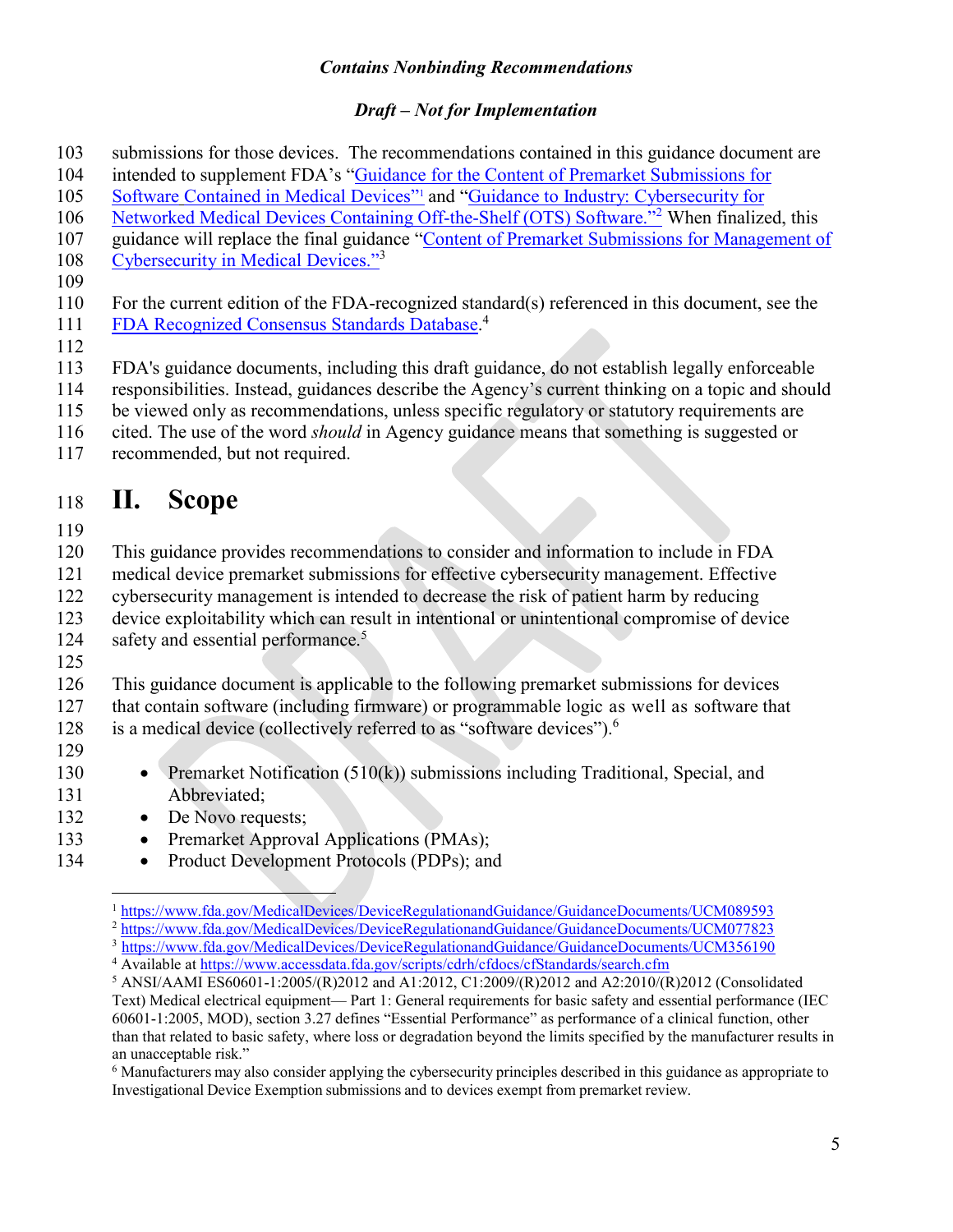#### *Draft – Not for Implementation*

· Humanitarian Device Exemption (HDE) applications. 

### <span id="page-5-0"></span>**III. Definitions**

 The definitions listed here are for the purposes of this guidance and are intended for use in the context of assessing medical device cybersecurity.

**Asset** – anything that has value to an individual or an organization.[7](#page-5-1) 

 **Authentication** – the act of verifying the identity of a user, process, or device as a prerequisite to allowing access to the device, its data, information, or systems.  $8$ 

- 
- **Authenticity** the property of being genuine and being able to be verified and trusted;
- confidence that the contents of a message originates from the expected party and has not been modified during transmission or storage.<sup>[9](#page-5-3)</sup>
- 

- 149 **Authorization** the right or a permission that is granted to access a device resource.<sup>[10](#page-5-4)</sup>
- **Availability** the property of data, information, and information systems to be accessible and usable on a timely basis in the expected manner (i.e. the assurance that information will be available when needed).
- 
- **Confidentiality** the property of data, information, or system structures to be accessible only to authorized persons and entities and are processed at authorized times and in the authorized manner, thereby helping ensure data and system security. Confidentiality provides the assurance that no unauthorized users (i.e., only trusted users) have access to the data, information, or system structures.
- 
- **Configuration** the possible conditions, parameters, and specifications with which a device or system component can be described or arranged.<sup>[11](#page-5-5)</sup>
- 

 $\overline{a}$ 

<span id="page-5-2"></span><span id="page-5-1"></span> $^7$  As defined in ISO/IEC 27032 Information technology — Security techniques — Guidelines for cybersecurity. Adapted from NIST FIPS 200 Minimum Security Requirements for Federal Information and Information Systems: Authentication is defined as verifying the identity of a user, process, or device, often as a prerequisite to allowing access to resources in an information system.

<span id="page-5-3"></span> From NIST SP 800-53 Security and Privacy Controls for Federal Information Systems and Organizations: Authenticity is defined as the property of being genuine and being able to be verified and trusted; confidence in the validity of a transmission, a message, or message originator. See Authentication.

<span id="page-5-4"></span><sup>&</sup>lt;sup>10</sup> Adapted from NISTIR 7298 Glossary of Key Information Security Terms: Authorization is the access privileges granted to a user, program, or process or the act of granting those privileges.

<span id="page-5-5"></span><sup>&</sup>lt;sup>11</sup> Adapted from NIST SP 800-128 Guide for Security-Focused Configuration Management of Information Systems: Configuration is the possible conditions, parameters, and specifications with which an information system or system component can be described or arranged.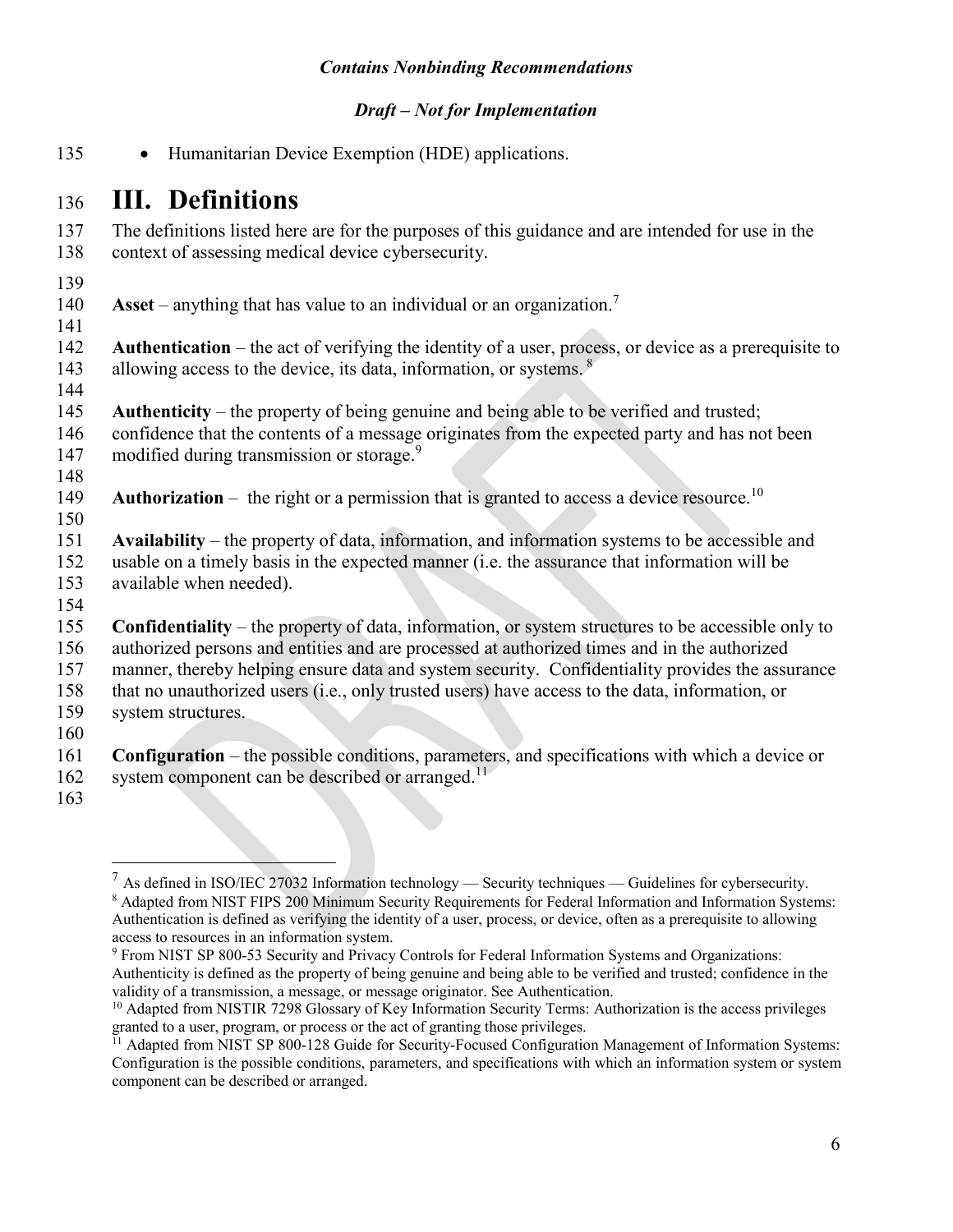#### *Draft – Not for Implementation*

**Cryptographically strong -** cryptographic algorithms, protocols and implementations that 164 165 authoritative sources in cryptography would consider sufficiently secure. 166 167 **Cybersecurity** – is the process of preventing unauthorized access, modification, misuse or denial 168 of use, or the unauthorized use of information that is stored, accessed, or transferred from a 169 medical device to an external recipient.  $\frac{170}{171}$ 171 **Cybersecurity Bill of Materials (CBOM)** – a list that includes but is not limited to commercial, 172 open source, and off-the-shelf software and hardware components that are or could become<br>173 susceptible to vulnerabilities. susceptible to vulnerabilities. 174 175 **Denial of Service** – actions that prevent the system from functioning in accordance with its 176 intended purpose. A piece of equipment or entity may be rendered inoperable or forced to 177 operate in a degraded state; operations that depend on timeliness may be delayed.<sup>12</sup> 178 179 **Encryption** –the cryptographic transformation of data into a form that conceals the data's 180 original meaning to prevent it from being known or used.<sup>[13](#page-6-1)</sup> 181 182 **End of support** – a point beyond which the product manufacturer ceases to provide support, 183 which may include cybersecurity support, for a product or service. 184 185 **Integrity** – the property of data, information and software to be accurate and complete and have 186 not been improperly modified. 187 188 **Jitter** – as it relates to queuing, the difference in latency of packets.<sup>[14](#page-6-2)</sup> 189 190 **Life-cycle** – all phases in the life of a medical device, from initial conception to final 191 decommissioning and disposal.<sup>[15](#page-6-3)</sup> 192<br>193 **Malware** – software designed with malicious intent to disrupt normal function, gather sensitive 194 information, and/or access other connected systems. 195 196 **Patchability/Updatability** – the ease with which a device and related systems can be updated 197 and patched in a timely manner. 198

 $\overline{a}$ 

<span id="page-6-1"></span><span id="page-6-0"></span><sup>&</sup>lt;sup>12</sup> From NIST SP 800-24 PBX Vulnerability Analysis: Finding Holes in Your PBX Before Someone Else Does. <sup>13</sup> From NIST SP 800-82 Guide to Industrial Control Systems (ICS) Security. Cryptographic transformation of data (called "plaintext") into a form (called "ciphertext") that conceals the data's original meaning to prevent it from being known or used. If the transformation is reversible, the corresponding reversal process is called "decryption," which is a transformation that restores encrypted data to its original state.

<span id="page-6-2"></span><sup>&</sup>lt;sup>14</sup> From NIST SP 800-127 Guide to Securing WiMAX Wireless Communications.

<span id="page-6-3"></span><sup>15</sup> ANSI/AAMI/ISO 14971 Medical Devices – Application of Risk Management to Medical Devices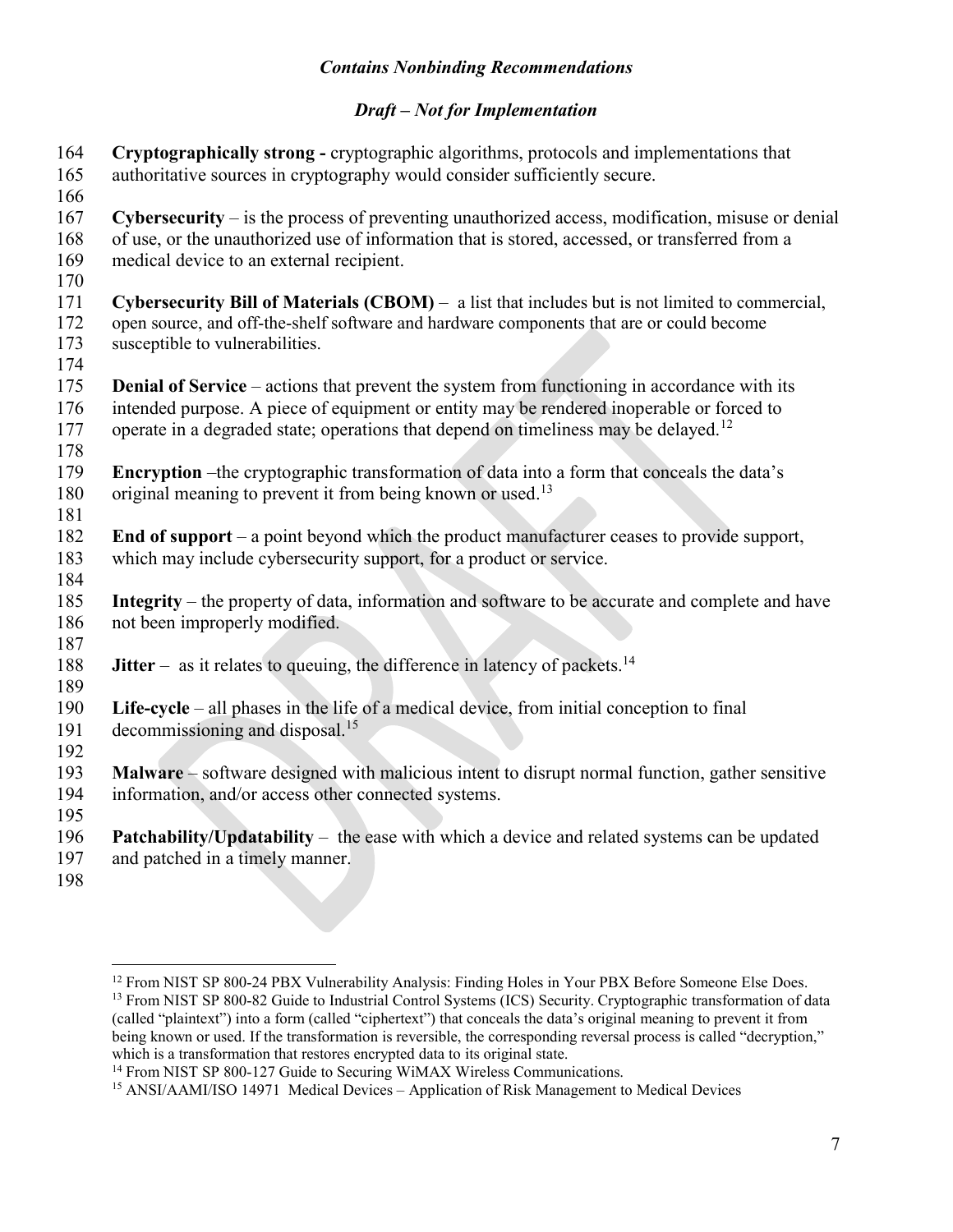#### *Draft – Not for Implementation*

**Patient harm** – is defined as physical injury or damage to the health of patients, including death.<sup>16</sup> Cybersecurity exploits (e.g. loss of authenticity, availability, integrity, or confidentiality) of a device may pose a risk to health and may result in patient harm. 

- **Privileged User** a user who is authorized (and, therefore, trusted) to perform security-relevant 204 functions that ordinary users are not authorized to perform.<sup>[17](#page-7-2)</sup>
- 

 **Quality of Service** – the measurable end-to-end performance properties of a network service, which can be guaranteed in advance by a Service Level Agreement between an end-user and a 208 service provider, so as to satisfy specific customer application requirements.<sup>[18](#page-7-3)</sup> 

- 210 **Risk** the combination of the probability of occurrence of harm and the severity of that harm.<sup>[19](#page-7-4)</sup>
- 

 **Risk Analysis** – the systematic use of available information to identify hazards and to estimate 213 the risk.<sup>19</sup>

- 
- **Trustworthy Device** –a medical device containing hardware, software, and/or programmable

logic that: (1) is reasonably secure from cybersecurity intrusion and misuse; (2) provides a

reasonable level of availability, reliability, and correct operation; (3) is reasonably suited to

218 performing its intended functions; and (4) adheres to generally accepted security procedures.<sup>[20](#page-7-5)</sup>

# <span id="page-7-0"></span>**IV. General Principles & Risk Assessment**

In order to demonstrate a reasonable assurance of safety and effectiveness for software devices,

222 documentation related to the requirements of the Quality System Regulation (QSR) (21 CFR Part

820) is often a necessary part of the premarket submission. See also "Guidance for the Content

of Premarket Submissions for Software Contained in Medical Devices" (available at

[https://www.fda.gov/downloads/MedicalDevices/DeviceRegulationandGuidance/GuidanceDocu](https://www.fda.gov/downloads/MedicalDevices/DeviceRegulationandGuidance/GuidanceDocuments/ucm089593.pdf)

- 226 ments/ucm089593.pdf). As part of QSR design controls, a manufacturer must "establish and<br>227 maintain procedures for validating the devices design," which "shall include software validati
- maintain procedures for validating the devices design," which "shall include software validation
- and risk analysis, where appropriate." 21 CFR 820.30(g).
- 

As part of the software validation and risk analysis required by 21 CFR 820.30(g), software

- device manufacturers may need to establish a cybersecurity vulnerability and management
- approach, where appropriate. FDA recommends that this approach include a set of cybersecurity

<span id="page-7-1"></span> $\overline{a}$  ANSI/AAMI/ISO 14971 Medical devices—Application of risk management to medical devices defines *"harm"* as the physical injury or damage to the health of people, or damage to property or the environment.

<span id="page-7-2"></span><sup>&</sup>lt;sup>17</sup> From NIST SP 800-53 Security and Privacy Controls for Federal Information Systems and Organizations

<span id="page-7-3"></span><sup>&</sup>lt;sup>18</sup> From CNSSI 4009 Committee on National Security Systems (CNSS) Glossary.

<span id="page-7-4"></span>ANSI/AAMI/ISO 14971 Medical Devices – Application of Risk Management to Medical Devices

<span id="page-7-5"></span><sup>&</sup>lt;sup>20</sup> Adapted from NIST SP 800-32 Introduction to Public Key Technology and the Federal PKI Infrastructure which defines trustworthy system as Computer hardware, software and procedures that: (1) are reasonably secure from intrusion and misuse; (2) provide a reasonable level of availability, reliability, and correct operation; (3) are reasonably suited to performing their intended functions; and (4) adhere to generally accepted security procedures.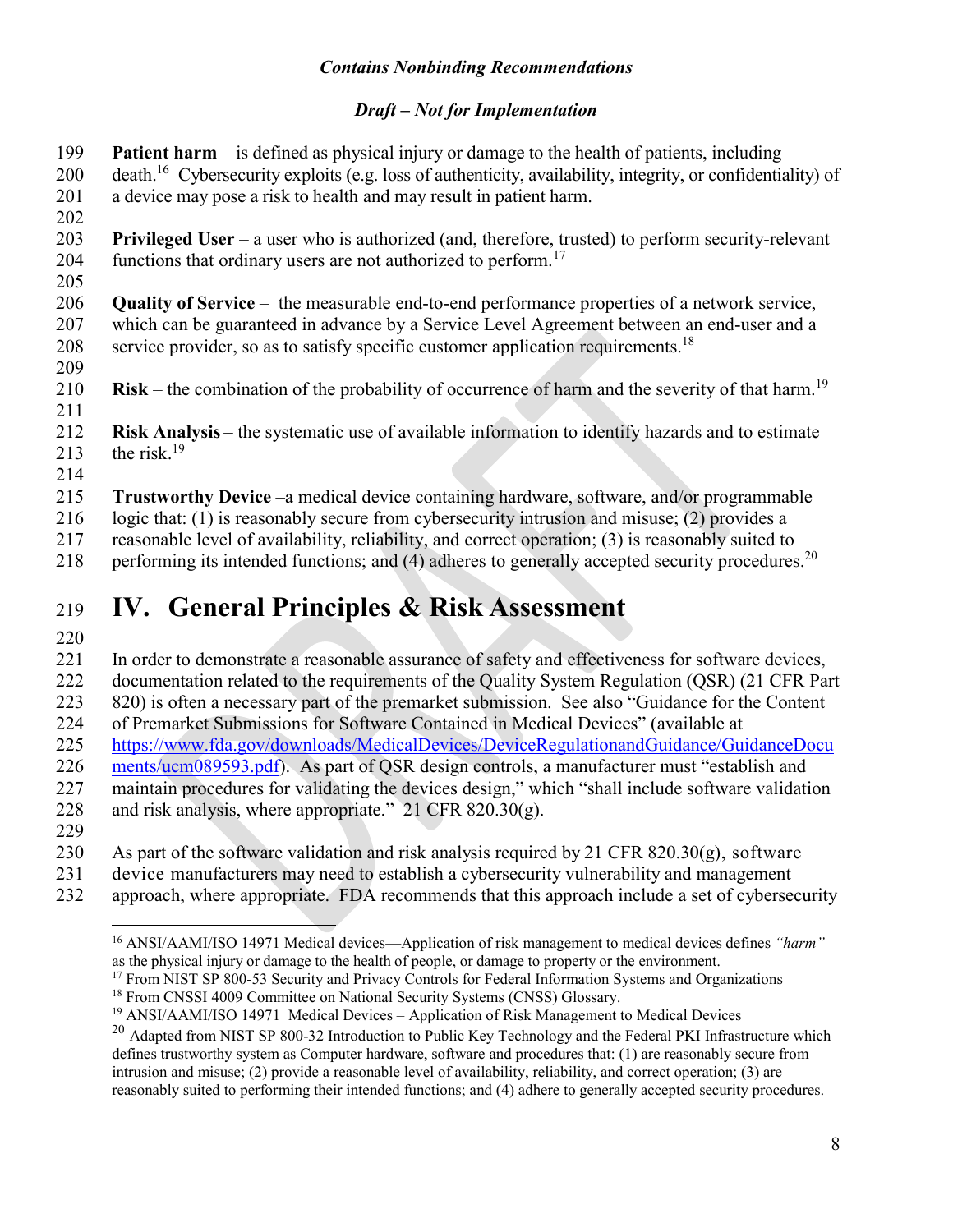#### *Draft – Not for Implementation*

| 233<br>234<br>235<br>236 | design controls to ensure medical device cybersecurity and maintain medical device safety and<br>effectiveness. Such design controls may make it more likely that FDA will find your device<br>meets its applicable statutory standard for premarket review. <sup>21</sup> |
|--------------------------|----------------------------------------------------------------------------------------------------------------------------------------------------------------------------------------------------------------------------------------------------------------------------|
| 237<br>238               | FDA recognizes that medical device security is a shared responsibility among stakeholders,<br>including health care facilities, patients, health care providers, and manufacturers of medical                                                                              |
| 239                      | devices. Failure to maintain cybersecurity can result in compromised device functionality, loss                                                                                                                                                                            |
| 240                      | of data (medical or personal) authenticity, availability or integrity, or exposure of other                                                                                                                                                                                |
| 241<br>242               | connected devices or networks to security threats. This in turn may have the potential to result in<br>patient illness, injury, or death.                                                                                                                                  |
| 243                      |                                                                                                                                                                                                                                                                            |
| 244                      | The recommendations in this guidance are intended to aid manufacturers to:                                                                                                                                                                                                 |
| 245                      | 1) employ a risk-based approach to the design and development of medical devices with                                                                                                                                                                                      |
| 246                      | appropriate cybersecurity protections;                                                                                                                                                                                                                                     |
| 247                      | 2) take a holistic approach to device cybersecurity by assessing risks and mitigations                                                                                                                                                                                     |
| 248                      | throughout the product's lifecycle;                                                                                                                                                                                                                                        |
| 249                      | 3) ensure maintenance and continuity of critical device safety and essential                                                                                                                                                                                               |
| 250<br>251               | performance <sup>22</sup> ; and<br>promote the development of trustworthy devices to help ensure the continued safety<br>4)                                                                                                                                                |
| 252                      | and effectiveness of the devices.                                                                                                                                                                                                                                          |
| 253                      |                                                                                                                                                                                                                                                                            |
| 254                      | The QSR requires that manufacturers of devices automated with computer software establish                                                                                                                                                                                  |
| 255                      | and maintain procedures to ensure that the design requirements relating to the device are                                                                                                                                                                                  |
| 256                      | appropriate and address the intended use of the device, including the needs of the user and                                                                                                                                                                                |
| 257                      | patient. 21 CFR 820.30(c). FDA recommends that manufacturers consider the following                                                                                                                                                                                        |
| 258                      | elements as they address cybersecurity during the design and development of their medical                                                                                                                                                                                  |
| 259                      | device:                                                                                                                                                                                                                                                                    |
| 260                      |                                                                                                                                                                                                                                                                            |
| 261                      | identification of assets, threats, and vulnerabilities<br>$\bullet$                                                                                                                                                                                                        |
| 262<br>263               | assessment of the impact of threats and vulnerabilities on device functionality and end<br>$\bullet$<br>users/patients;                                                                                                                                                    |
| 264                      | assessment of the likelihood <sup>23</sup> of a threat and of a vulnerability being exploited;                                                                                                                                                                             |
| 265                      | determination of risk levels and suitable mitigation strategies; and                                                                                                                                                                                                       |
| 266                      | assessment of residual risk and risk acceptance criteria.                                                                                                                                                                                                                  |
| 267                      |                                                                                                                                                                                                                                                                            |
| 268                      | Medical devices capable of connecting (wirelessly or hard-wired) to another device, to the                                                                                                                                                                                 |
| 269                      | Internet or other network, or to portable media (e.g. USB or CD) are more vulnerable to                                                                                                                                                                                    |
| 270                      | cybersecurity threats than devices that are not connected. Manufacturers should employ a risk-                                                                                                                                                                             |

based approach when determining the design features and the level of cybersecurity resilience

 $\overline{a}$ 

<span id="page-8-0"></span><sup>&</sup>lt;sup>21</sup> For more information about how FDA evaluates substantial equivalence in  $510(k)$  submissions, see the FDA guidance document "[The 510\(k\) Program: Evaluating Substantial Equivalence in Premarket Notifications \[510\(k\)](https://www.fda.gov/MedicalDevices/DeviceRegulationandGuidance/GuidanceDocuments/UCM284443)] <sup>22</sup> [Postmarket Management of Cybersecurity in Medical Device](https://www.fda.gov/downloads/medicaldevices/deviceregulationandguidance/guidancedocuments/ucm482022.pdf)s

<span id="page-8-2"></span><span id="page-8-1"></span>https://www.fda.gov/downloads/medicaldevices/deviceregulationandguidance/guidancedocuments/ucm482022.pdf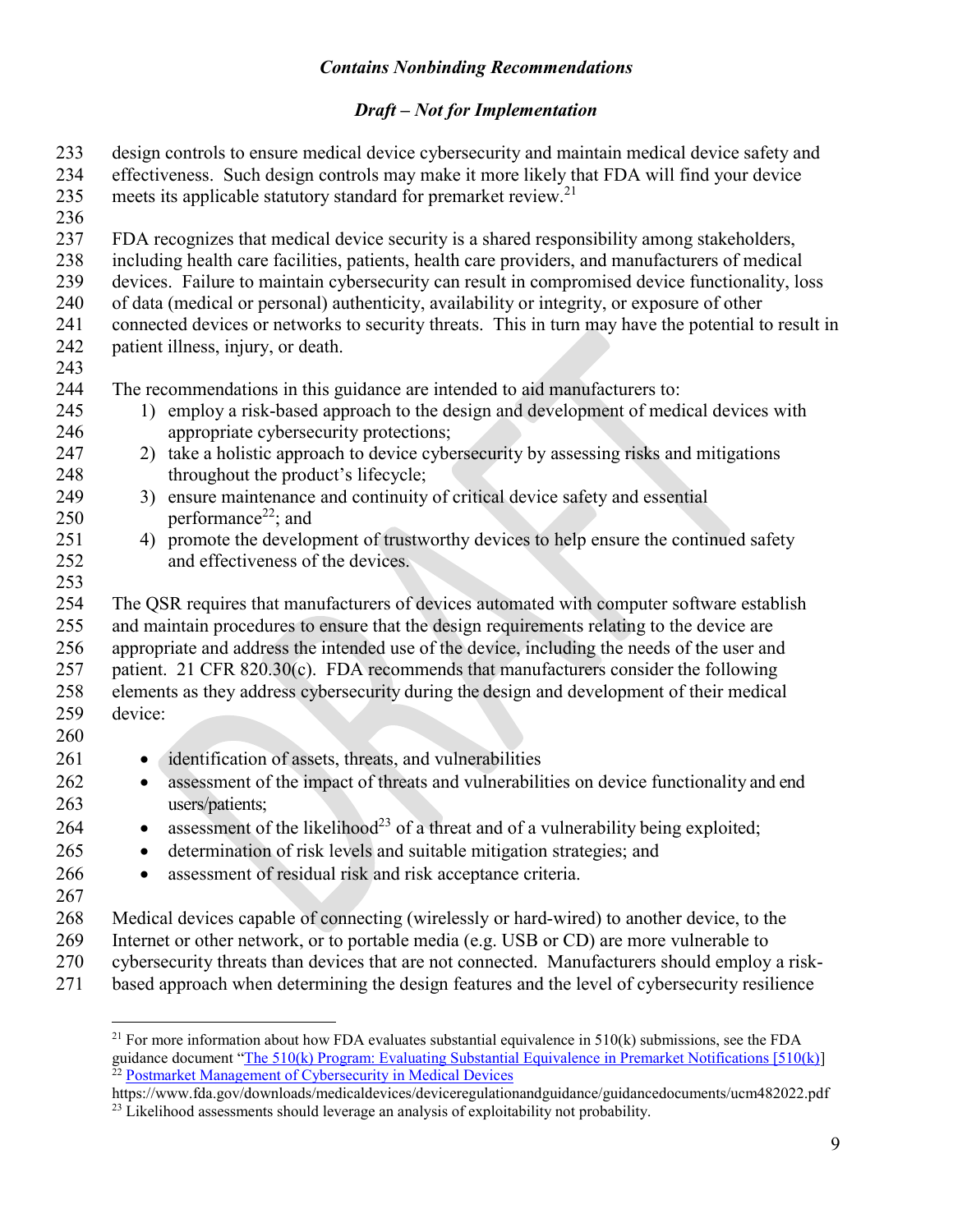| 272 | appropriate for a device. A Cybersecurity Bill of Materials (CBOM) can be a critical element         |  |  |  |  |  |  |  |
|-----|------------------------------------------------------------------------------------------------------|--|--|--|--|--|--|--|
| 273 | in identifying assets, threats, and liabilities. Leveraging a CBOM may also support compliance       |  |  |  |  |  |  |  |
| 274 | with purchasing controls (21 CFR 820.50), by facilitating the establishment of requirements          |  |  |  |  |  |  |  |
| 275 | regarding cybersecurity for all purchased or otherwise received products. The extent to which        |  |  |  |  |  |  |  |
| 276 | security controls are needed will depend on the device's intended use, the presence and              |  |  |  |  |  |  |  |
| 277 | functionality of its electronic data interfaces, its intended environment of use, the type of        |  |  |  |  |  |  |  |
| 278 | cybersecurity vulnerabilities present, the exploitability of the vulnerability, either intentionally |  |  |  |  |  |  |  |
| 279 | or unintentionally, and the probable risk of patient harm due to a cybersecurity breach.             |  |  |  |  |  |  |  |
| 280 |                                                                                                      |  |  |  |  |  |  |  |
| 281 | For the purposes of this guidance, and to help clarify FDA's premarket cybersecurity                 |  |  |  |  |  |  |  |
| 282 | recommendations, we are defining two "tiers" of devices according to their cybersecurity risk:       |  |  |  |  |  |  |  |
| 283 |                                                                                                      |  |  |  |  |  |  |  |
| 284 | Tier 1 "Higher Cybersecurity Risk"                                                                   |  |  |  |  |  |  |  |
| 285 |                                                                                                      |  |  |  |  |  |  |  |
| 286 | A device is a Tier 1 device if the following criteria are met:                                       |  |  |  |  |  |  |  |
| 287 |                                                                                                      |  |  |  |  |  |  |  |
| 288 | 1) The device is capable of connecting (e.g., wired, wirelessly) to another medical or               |  |  |  |  |  |  |  |
| 289 | non-medical product, or to a network, or to the Internet; AND                                        |  |  |  |  |  |  |  |
| 290 |                                                                                                      |  |  |  |  |  |  |  |
| 291 | 2) A cybersecurity incident affecting the device could directly result in patient harm to            |  |  |  |  |  |  |  |
| 292 | multiple patients.                                                                                   |  |  |  |  |  |  |  |
| 293 |                                                                                                      |  |  |  |  |  |  |  |
| 294 | Examples of Tier 1 devices, include but are not limited to, implantable cardioverter                 |  |  |  |  |  |  |  |
| 295 | defibrillators (ICDs), pacemakers, left ventricular assist devices (LVADs), brain                    |  |  |  |  |  |  |  |
| 296 | stimulators and neurostimulators, dialysis devices, infusion and insulin pumps, and the              |  |  |  |  |  |  |  |
| 297 | supporting connected systems that interact with these devices such as home monitors                  |  |  |  |  |  |  |  |
| 298 | and those with command and control functionality such as programmers.                                |  |  |  |  |  |  |  |
| 299 |                                                                                                      |  |  |  |  |  |  |  |
| 300 | <b>Tier 2 "Standard Cybersecurity Risk"</b>                                                          |  |  |  |  |  |  |  |
| 301 |                                                                                                      |  |  |  |  |  |  |  |
| 302 | A medical device for which the criteria for a Tier 1 device are not met.                             |  |  |  |  |  |  |  |
| 303 |                                                                                                      |  |  |  |  |  |  |  |
| 304 | For this cybersecurity guidance only, FDA introduces the tiers of higher and standard                |  |  |  |  |  |  |  |
| 305 | cybersecurity risk to aid medical device manufacturers in the design of secure devices and aid       |  |  |  |  |  |  |  |
| 306 | in providing supporting documentation to FDA. We recognize that this cybersecurity risk              |  |  |  |  |  |  |  |
| 307 | tiering may not track to FDA's existing statutory device classifications. For example, based on      |  |  |  |  |  |  |  |
| 308 | the manufacturer's assessment and device design, a class II device such as an infusion pump,         |  |  |  |  |  |  |  |
| 309 | may meet the criteria for Tier 1 higher cybersecurity risk while a class III device, such as a       |  |  |  |  |  |  |  |
| 310 | coronary atherectomy device with no connectivity may meet the criteria for Tier 2 standard           |  |  |  |  |  |  |  |
| 311 | cybersecurity risk. The principles and approaches described in this guidance are broadly             |  |  |  |  |  |  |  |
| 312 | applicable to all medical devices and are intended to be consistent with the National Institute      |  |  |  |  |  |  |  |
| 313 | of Standards and Technology (NIST) Framework for Improving Critical Infrastructure                   |  |  |  |  |  |  |  |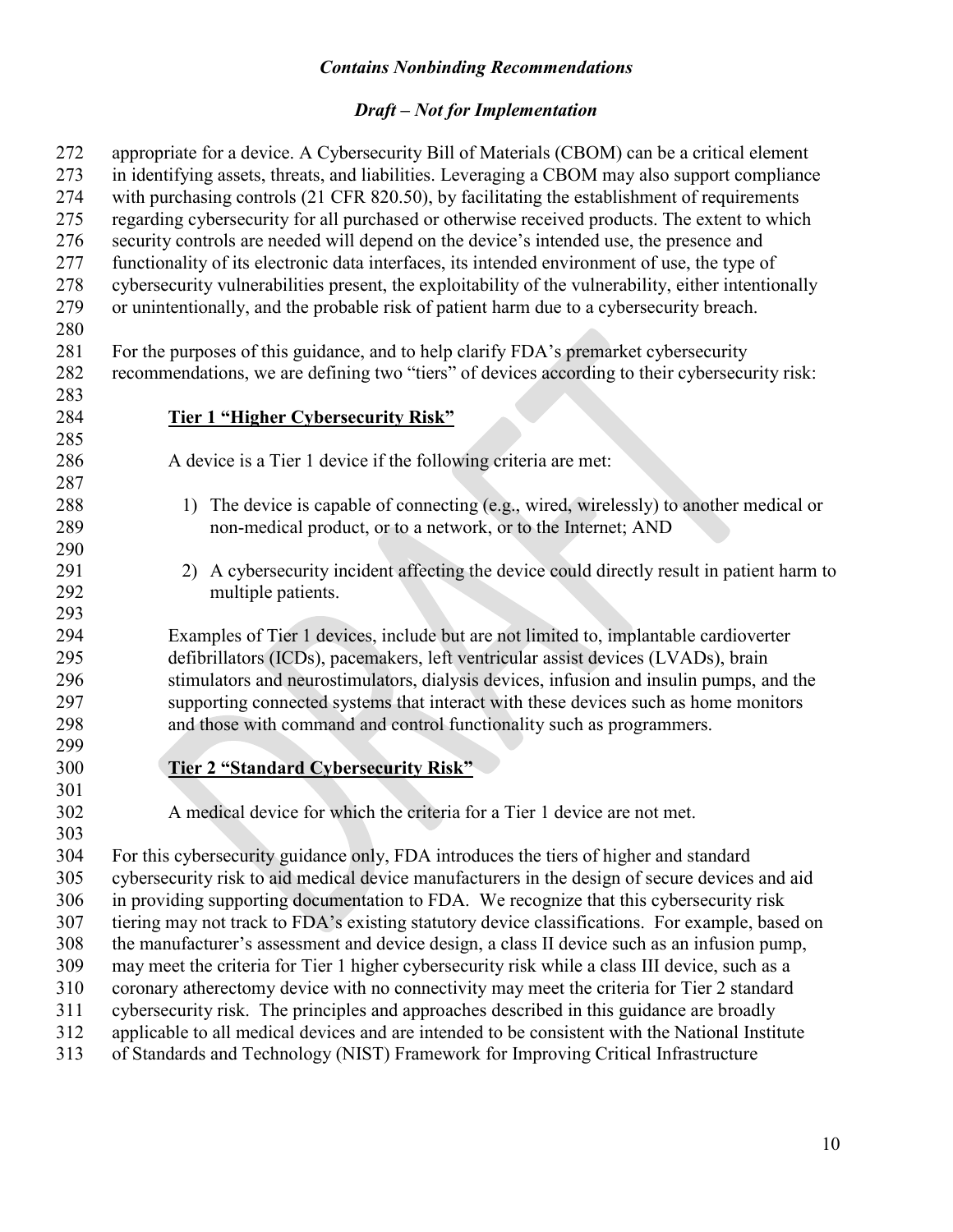#### *Draft – Not for Implementation*

Cybersecurity to manage cybersecurity-related risks by focusing on core functions of identify, 315 protect, detect, respond, and recover.

# <span id="page-10-0"></span> **V. Designing a Trustworthy Device: Application of NIST Cybersecurity Framework**

As mentioned in Section IV, for software devices, documentation related to design controls,

and specifically design validation and software validation and risk analysis in 21 CFR

 $820.30(g)$ , is often necessary to provide a reasonable assurance of safety and effectiveness in a

premarket submission. For devices with cybersecurity risks, we recommend that

manufacturers design devices that are trustworthy because trustworthy devices may be more

likely to meet their applicable statutory standard for premarket review and because trustworthy

devices are more likely to remain safe and effective throughout their life-cycle. Trustworthy

devices: (1) are reasonably secure from cybersecurity intrusion and misuse; (2) provide a

reasonable level of availability, reliability, and correct operation; (3) are reasonably suited to

 performing their intended functions; and (4) adhere to generally accepted security procedures. In addition, documentation demonstrating the trustworthiness of a device will help FDA more

quickly and efficiently assess the device's safety and effectiveness with respect to

- 
- cybersecurity.

This section describes the specific design features and cybersecurity design controls that the

Agency believes should be included in the design of a trustworthy device. We recommend

 premarket submissions for Tier 1 devices with higher cybersecurity risk to include documentation demonstrating how the device design and risk assessment incorporate the

 cybersecurity design controls described below. For Tier 2 devices with standard cybersecurity risk, we recommend that manufacturers include documentation in their premarket submissions

 that either 1) demonstrates they have incorporated each of the specific design features and cybersecurity design controls described in this section, or 2) provide a risk-based rationale for

- why specific cybersecurity design controls, described in this section, are not appropriate. Risk-
- based rationales should leverage an analysis of exploitablity to describe likelihood instead of
- probability.
- 

Submitted documentation may include the demonstration of comparable and/or additional

- cybersecurity design controls that may not be described in this document. Furthermore, as
- cybersecurity design controls are established early on during the development phase, we
- recommend industry utilize the FDA presubmission process to discuss design considerations
- $f_{\text{50}}$  for meeting adequacy of cybersecurity risk management throughout the device life-cycle.<sup>[25](#page-10-2)</sup>

<span id="page-10-1"></span> $\overline{a}$ <sup>24</sup> National Institute of Standards and Technology (NIST) Framework for Improving Critical Infrastructure Cybersecurity, available at: [https://www.nist.gov/cyberframewo](https://www.nist.gov/cyberframework)rk

<span id="page-10-2"></span> $^{25}$ For more information, see FDA's guidance entitled "Request for Feedback on Medical Device Submissions: The Pre-Submission Program and Meetings with Food and Drug Administrative Staff" [\(https://www.fda.gov/downloads/medicaldevices/deviceregulationandguidance/guidancedocuments/ucm311176.pdf](https://www.fda.gov/downloads/medicaldevices/deviceregulationandguidance/guidancedocuments/ucm311176.pdf))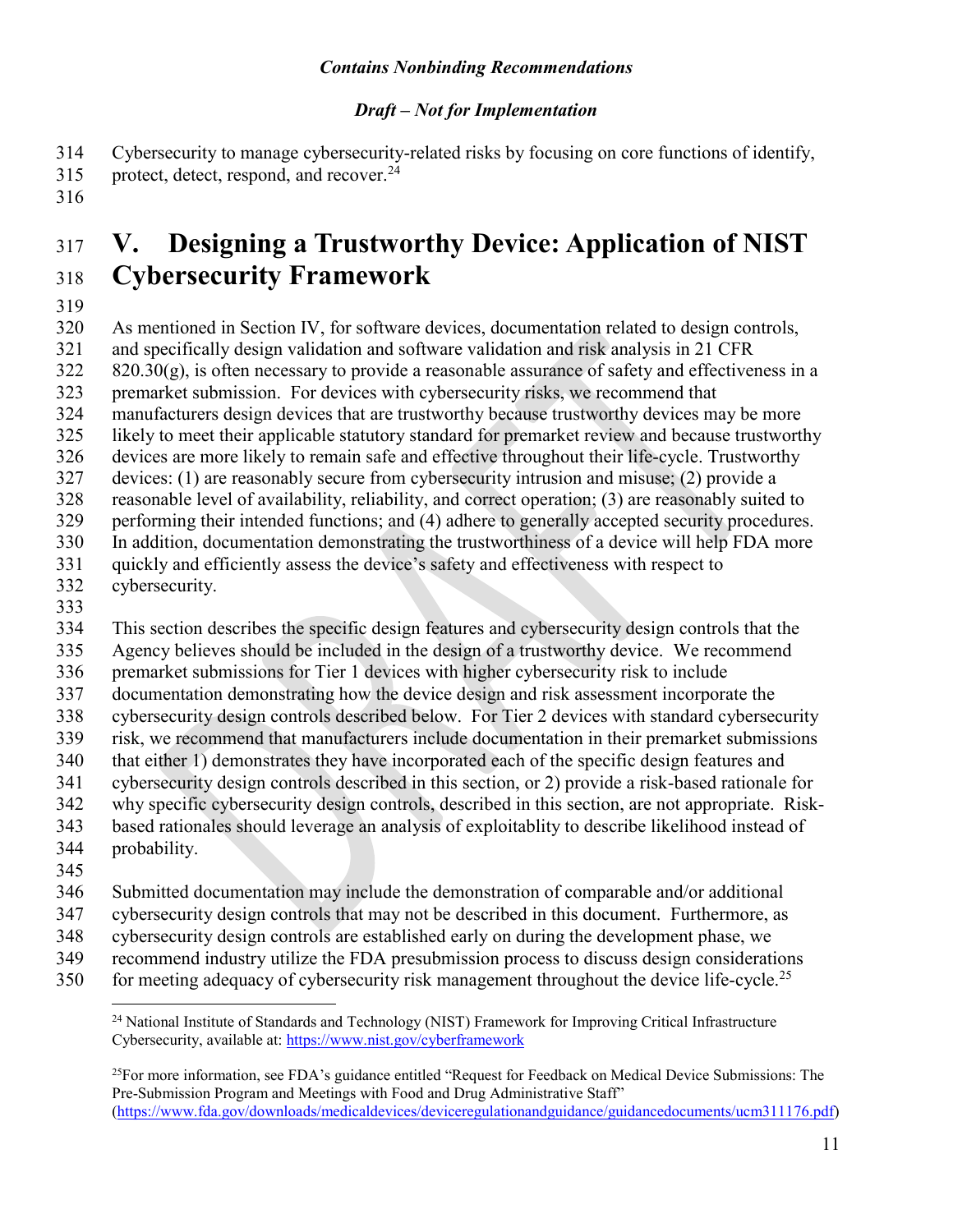# 

### **A. Identify and Protect Device Assets and Functionality**

 Manufacturers should design trustworthy devices and provide documentation to demonstrate the trustworthiness of their devices in premarket review. In particular, devices and systems should be designed to protect assets and functionality in order to reduce the risk of multi-patient harm due to the loss of authenticity, availability, integrity, and confidentiality. Specifically, protection mechanisms should prevent all unauthorized use (through all interfaces); ensure code, data, and execution integrity (subversion of system functionality/safety/security features); and as appropriate, protect confidentiality of data (insofar as its release could be leveraged to effect multi-patient harm. As a part of premarket submissions, manufacturers should submit documentation demonstrating how these design expectations are met.

#### 1. **Prevent Unauthorized Use**

 In order to reduce the risk of multi-patient harm due to the loss of authenticity, availability, integrity, and confidentiality, we have provided design recommendations with respect to authentication, authorization, and encryption in the section below. Authentication is used to prevent unauthorized access to device functions and to prevent unauthorized software execution. It provides the assurance that a communication and/or command is unmodified and originates from an authorized source, which, in conjunction with other controls that prevent replays, makes it more difficult for external adversaries to issue potentially harmful commands to a safety- critical system. Usually, authorization is only effective as a security control in conjunction with correctly implemented authentication. Except in circumstances when system design features intrinsically provide equivalent or stronger assurance, all devices should properly authenticate potentially harmful commands and/or data. As a defensive measure, authorization enforces privileges associated with authentication

 credentials and/or roles to reject all disallowed behavior. That means that an adversary using a credential with lower privileges should not be able to access device resources or functionality

that require higher privileges (i.e., the default device design should prevent this from occurring).

Devices should have appropriate protections in place that prevent sensitive information from

being read by unauthorized parties either in storage or in transmission. Encryption should be

used as appropriate, since it protects sensitive information from unauthorized disclosure. The

following outline provides recommended design implementations of authentication,

authorization, and encryption: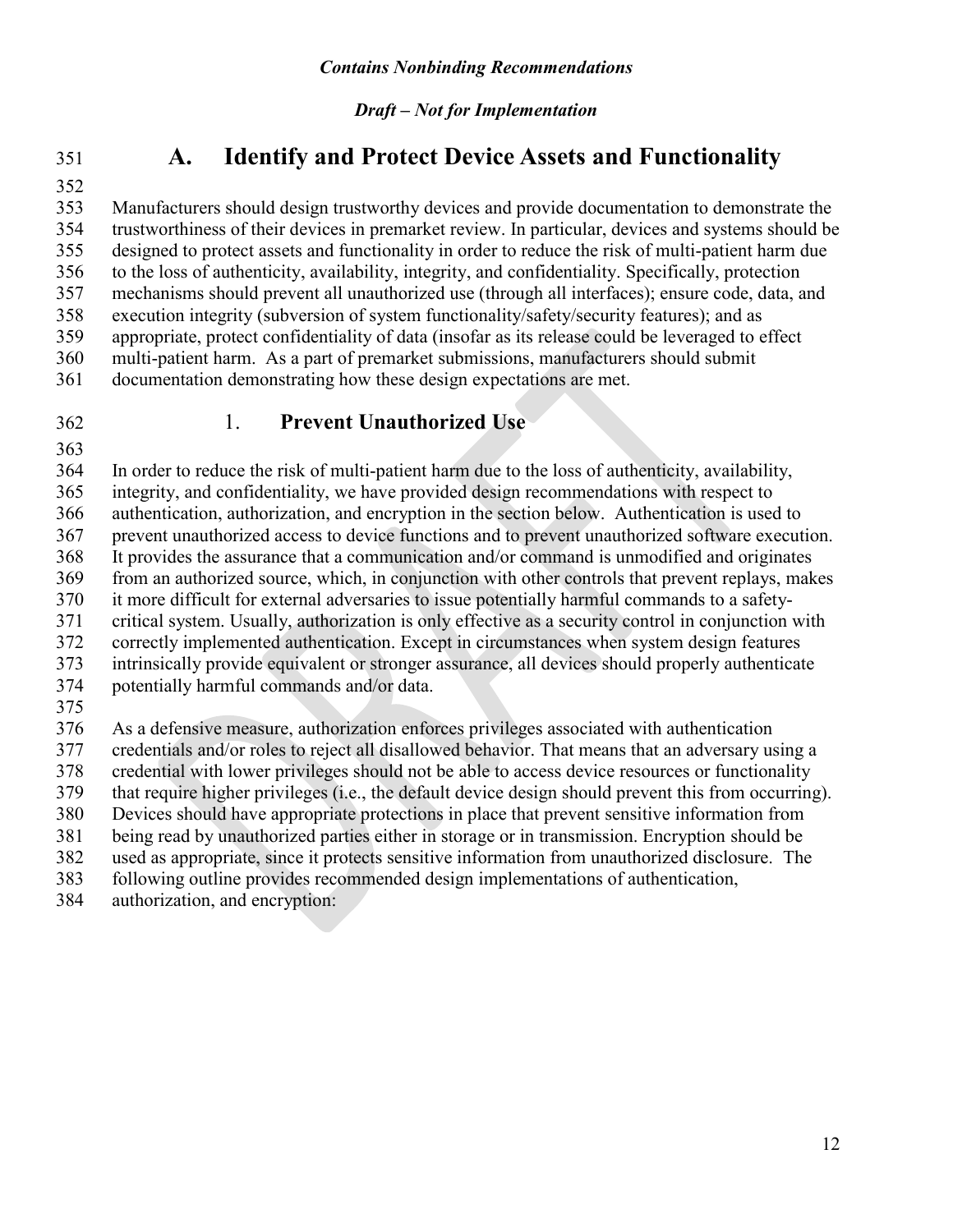| 385                                    | (a) |                 | <b>Limit Access to Trusted Users &amp; Devices Only</b>                                                                                                                                                                                                                                                                                                         |
|----------------------------------------|-----|-----------------|-----------------------------------------------------------------------------------------------------------------------------------------------------------------------------------------------------------------------------------------------------------------------------------------------------------------------------------------------------------------|
| 386<br>387                             |     | (i)             | Limit access to devices through the authentication of users<br>(e.g., user ID and password, smartcard, biometric).                                                                                                                                                                                                                                              |
| 388<br>389                             |     | (ii)            | Use automatic timed methods to terminate sessions within<br>the system where appropriate for the use environment.                                                                                                                                                                                                                                               |
| 390<br>391<br>392<br>393               |     | (iii)           | Employ a layered authorization model by differentiating<br>privileges based on the user role (e.g., caregiver, patient,<br>health care provider, system administrator) or device<br>functions.                                                                                                                                                                  |
| 394<br>395<br>396<br>397               |     | (iv)            | Use appropriate authentication (e.g., multi-factor<br>authentication to permit privileged device access to system<br>administrators, service technicians, maintenance<br>personnel).                                                                                                                                                                            |
| 398<br>399<br>400<br>401<br>402<br>403 |     | (v)             | Strengthen password protection. Do not use credentials<br>that are hardcoded, default, easily-guessed, easily<br>compromised (i.e., passwords which are the same for each<br>device; unchangeable; can persist as default; difficult to<br>change; and vulnerable to public disclosure). Limit public<br>access to passwords used for privileged device access. |
| 404<br>405                             |     | (vi)            | Consider physical locks on devices and their<br>communication ports to minimize tampering.                                                                                                                                                                                                                                                                      |
| 406<br>407                             | (b) | <b>Commands</b> | <b>Authenticate and Check Authorization of Safety-Critical</b>                                                                                                                                                                                                                                                                                                  |
| 408<br>409<br>410                      |     | (i)             | Use authentication to prevent unauthorized access to device<br>functions and to prevent unauthorized (arbitrary) software<br>execution.                                                                                                                                                                                                                         |
| 411<br>412<br>413                      |     | (ii)            | Require user authentication before permitting software or<br>firmware updates, including those affecting the operating<br>system, applications, and anti-malware.                                                                                                                                                                                               |
| 414<br>415<br>416                      |     | (iii)           | Use cryptographically strong authentication resident on the<br>device to authenticate personnel, messages, commands and<br>as applicable, all other communication pathways.                                                                                                                                                                                     |
| 417<br>418                             |     | (iv)            | Authenticate all external connections. For example, if a<br>device connects to an offsite server, then it and the server                                                                                                                                                                                                                                        |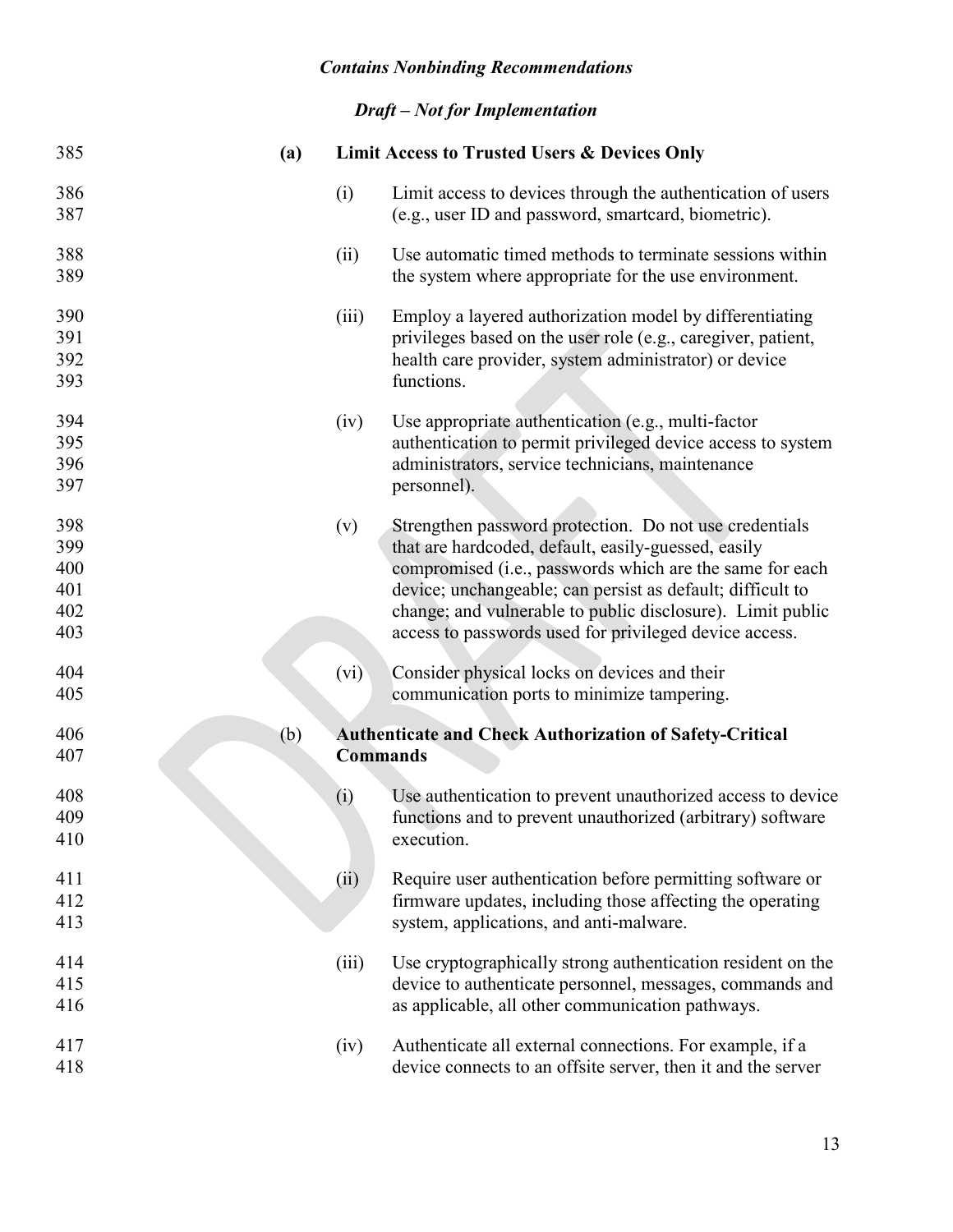| 419<br>420 |                            | should mutually authenticate, even if the connection is<br>initiated over one or more existing trusted channels. |
|------------|----------------------------|------------------------------------------------------------------------------------------------------------------|
| 421        | (v)                        | Authenticate firmware and software. Verify authentication                                                        |
| 422        |                            | tags (e.g., signatures, message authentication codes                                                             |
| 423        |                            | (MACs)) of software/firmware content, version numbers,                                                           |
| 424        |                            | and other metadata. The version numbers intended to be                                                           |
| 425        |                            | installed should themselves be signed/have                                                                       |
| 426        |                            | MACs. Devices should be electronically identifiable (e.g.,                                                       |
| 427        |                            | model number, serial number) to authorized users.                                                                |
| 428        | (vi)                       | Perform authorization checks based on authentication                                                             |
| 429        |                            | credentials or other irrefutable evidence. For example, a                                                        |
| 430        |                            | medical device programmer should have elevated                                                                   |
| 431        |                            | privileges that are granted based on cryptographic                                                               |
| 432        |                            | authentication or a signal of intent that cannot physically be                                                   |
| 433        |                            | produced by another device, e.g., a home monitor, with a                                                         |
| 434        |                            | software-based attack.                                                                                           |
| 435        | (vii)                      | Devices should be designed to "deny by default," i.e., that                                                      |
| 436        |                            | which is not expressly permitted by a device is denied by                                                        |
| 437        |                            | default. For example, the device should generally reject all                                                     |
| 438        |                            | unauthorized connections (e.g., incoming TCP, USB,                                                               |
| 439        |                            | Bluetooth, serial connections).                                                                                  |
|            |                            |                                                                                                                  |
| 440        | (viii)                     | The principle of least privilege should be applied to allow                                                      |
| 441        |                            | only the level of access necessary to perform a function.                                                        |
| 442        | $\overline{2}$ .           | <b>Ensure Trusted Content by Maintaining Code, Data, and</b>                                                     |
| 443        | <b>Execution Integrity</b> |                                                                                                                  |
| 444        | (a)                        | <b>Code Integrity</b>                                                                                            |
| 445        | (i)                        | Only allow installation of cryptographically verified                                                            |
| 446        |                            | firmware/software updates. Use cryptographically signed                                                          |
| 447        |                            | updates to help prevent unauthorized reduction in the level                                                      |
| 448        |                            | of protection (downgrade or rollback attacks) by ensuring                                                        |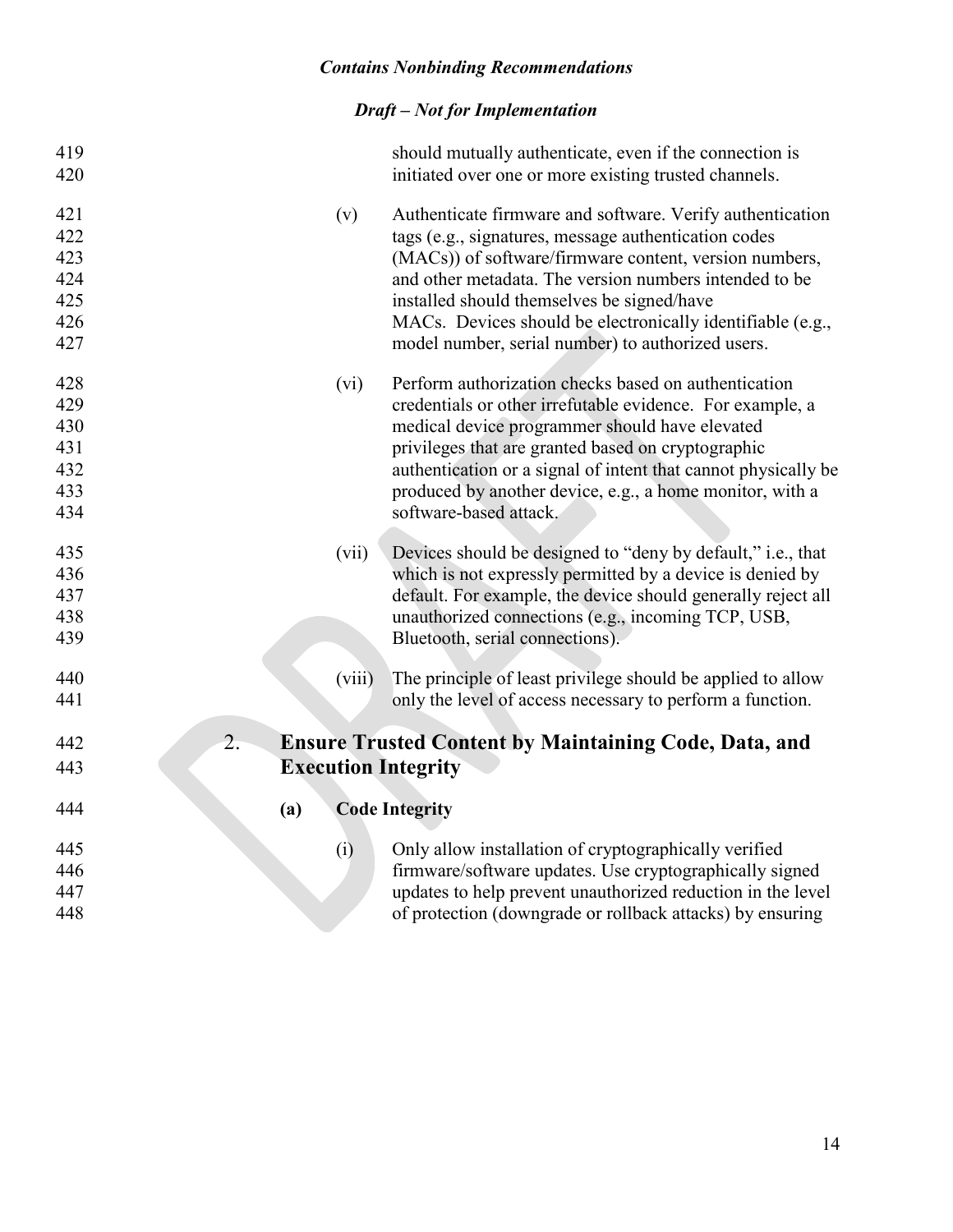#### *Draft – Not for Implementation*

| 449 |               |         | that the new update is more recent than the currently                                               |
|-----|---------------|---------|-----------------------------------------------------------------------------------------------------|
| 450 |               |         | installed version.                                                                                  |
| 451 |               | (ii)    | Where feasible, ensure that the integrity of software is                                            |
| 452 |               |         | validated prior to execution, e.g., 'whitelisting' based on                                         |
| 453 |               |         | digital signatures.                                                                                 |
| 454 | (b)           |         | <b>Data Integrity</b>                                                                               |
| 455 |               |         | (i) Verify the integrity of all incoming data (ensuring it is not                                   |
| 456 |               |         | modified in transit or at rest, and it is well-formed/compliant                                     |
| 457 |               |         | with the expected protocol/specification).                                                          |
| 458 |               |         | (ii) Ensure capability of secure data transfer to and from the                                      |
| 459 |               |         | device, and when appropriate, use methods for encryption and                                        |
| 460 |               |         | authentication of the end points with which data is being                                           |
| 461 |               |         | transferred.                                                                                        |
| 462 |               |         | (iii)Protect the integrity of data necessary to ensure the safety and                               |
| 463 |               |         | essential performance of the device.                                                                |
| 464 |               |         | (iv) Use current NIST recommended standards for cryptography                                        |
| 465 |               |         | (e.g., FIPS 140-2, NIST <sup>26</sup> Suite $B^{27}$ ), or equivalent-strength                      |
| 466 |               |         | cryptographic protection for communications channels.                                               |
| 467 |               |         | (v) Use unique per device cryptographically secure communication                                    |
| 468 |               |         | keys to prevent leveraging the knowledge of one key to access                                       |
| 469 |               |         | a multitude of devices.                                                                             |
| 470 | (c)           |         | <b>Execution Integrity</b>                                                                          |
| 471 |               |         | Where feasible, use industry-accepted best practices to                                             |
| 472 |               |         | maintain/verify integrity of code while it is being executed on the                                 |
| 473 |               | device. |                                                                                                     |
| 474 | 3.            |         | <b>Maintain Confidentiality of Data</b>                                                             |
| 475 |               |         |                                                                                                     |
| 476 |               |         | Manufacturers should ensure the confidentiality of any/all data whose disclosure could lead to      |
| 477 |               |         | patient harm (e.g., through use of credentials, encryption). Loss of confidentiality of credentials |
| 478 |               |         | could be used by a threat to effect multi-patient harm. Lack of encryption to protect sensitive     |
| 479 |               |         | information "at rest" and "in transit" can expose this information to misuse that can lead to       |
| 480 | patient harm. |         |                                                                                                     |

<span id="page-14-1"></span><span id="page-14-0"></span> $\overline{a}$  NIST FIPS 140-2 Cryptographic Module Validation Program available at: [https://csrc.nist.gov/Projects/Cryptographic-Module-Validation-Program/Standard](https://csrc.nist.gov/Projects/Cryptographic-Module-Validation-Program/Standards)s <sup>27</sup>NIST FIPS 140-2 Suite B available at: [https://csrc.nist.gov/CSRC/media/projects/cryptographic-module](https://csrc.nist.gov/CSRC/media/projects/cryptographic-module-validation-program/documents/security-policies/140sp2851.pdf)[validation-program/documents/security-policies/140sp2851.pdf](https://csrc.nist.gov/CSRC/media/projects/cryptographic-module-validation-program/documents/security-policies/140sp2851.pdf)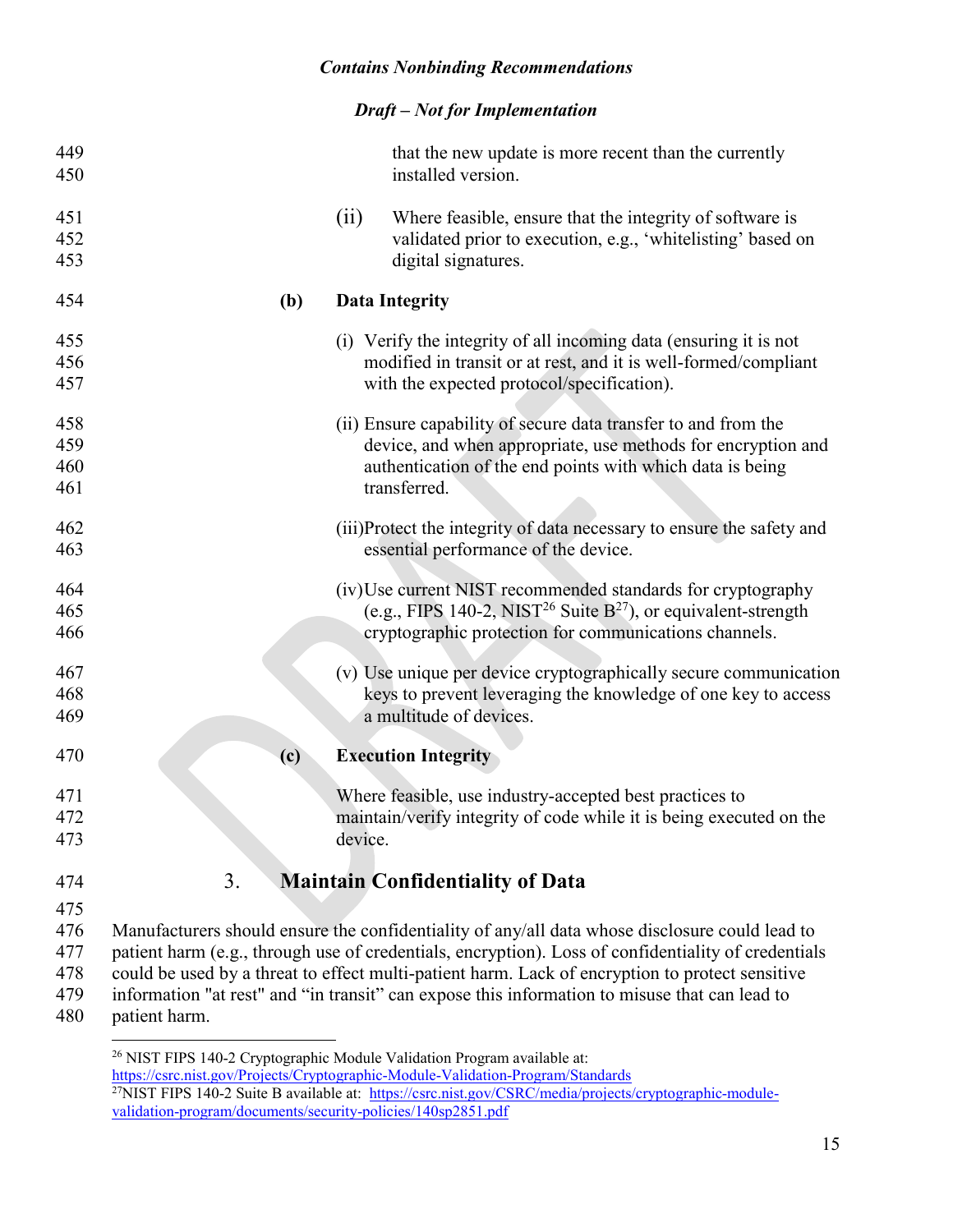#### *Draft – Not for Implementation*

 Other harms, such as loss of confidential protected health information (PHI), are not considered "patient harms" for the purposes of this guidance. Although protecting the confidentiality of PHI is beyond the scope of this document, it should be noted that manufacturers and/or other entities, depending on the facts and circumstances, may be obligated to protect the confidentiality, integrity and availability of PHI throughout the product lifecycle, in accordance with applicable federal and state laws, including the Health Information Portability and Accountability Act 488 (HIPAA). $^{28}$  $^{28}$  $^{28}$ 

# **B. Detect, Respond, Recover: Design Expectations**

 Proper device design can significantly reduce cybersecurity risk for the device while it is marketed and deployed in its use environment. Therefore, appropriate design should anticipate the need to detect and respond to dynamic cybersecurity risks, including the need for deployment of cybersecurity routine updates and patches as well as emergency workarounds. The following

 items articulate recommendations for the design of a trustworthy device as it pertains to the NIST core functions of detect, respond, and recover.

 1. **Design the Device to Detect Cybersecurity Events in a Timely Fashion** (a) Implement design features that allow for security compromises to be detected, recognized, logged, timed, and acted upon during normal use. (b) Devices should be designed to permit routine security and antivirus scanning such that the safety and essential performance of the device is not impacted. (c) Ensure the design enables forensic evidence capture. The design should include mechanisms to create and store log files for security events. Documentation should include how and where the log file is located, stored, recycled, archived, and how it could be consumed by automated analysis software (e.g. Intrusion Detection System, IDS). Examples of security events include but are not limited to configuration changes, network anomalies, login

<span id="page-15-0"></span> $\overline{a}$ <sup>28</sup> The HHS Office for Civil Rights enforces the Health Insurance Portability and Accountability Act (HIPAA) Privacy Rule, which protects the privacy of individually identifiable health information that covered entities or their business associates create, receive, maintain, or transmit; the HIPAA Security Rule, which sets national standards for the security of electronic protected health information; the HIPAA Breach Notification Rule, which requires covered entities and business associates to provide notification following a breach of unsecured protected health information; and the confidentiality provisions of the Patient Safety Rule, which protect identifiable information being used to analyze patient safety events and improve patient safety. See Health Information Privacy at: http://www.hhs.gov/ocr/privacy/index.html.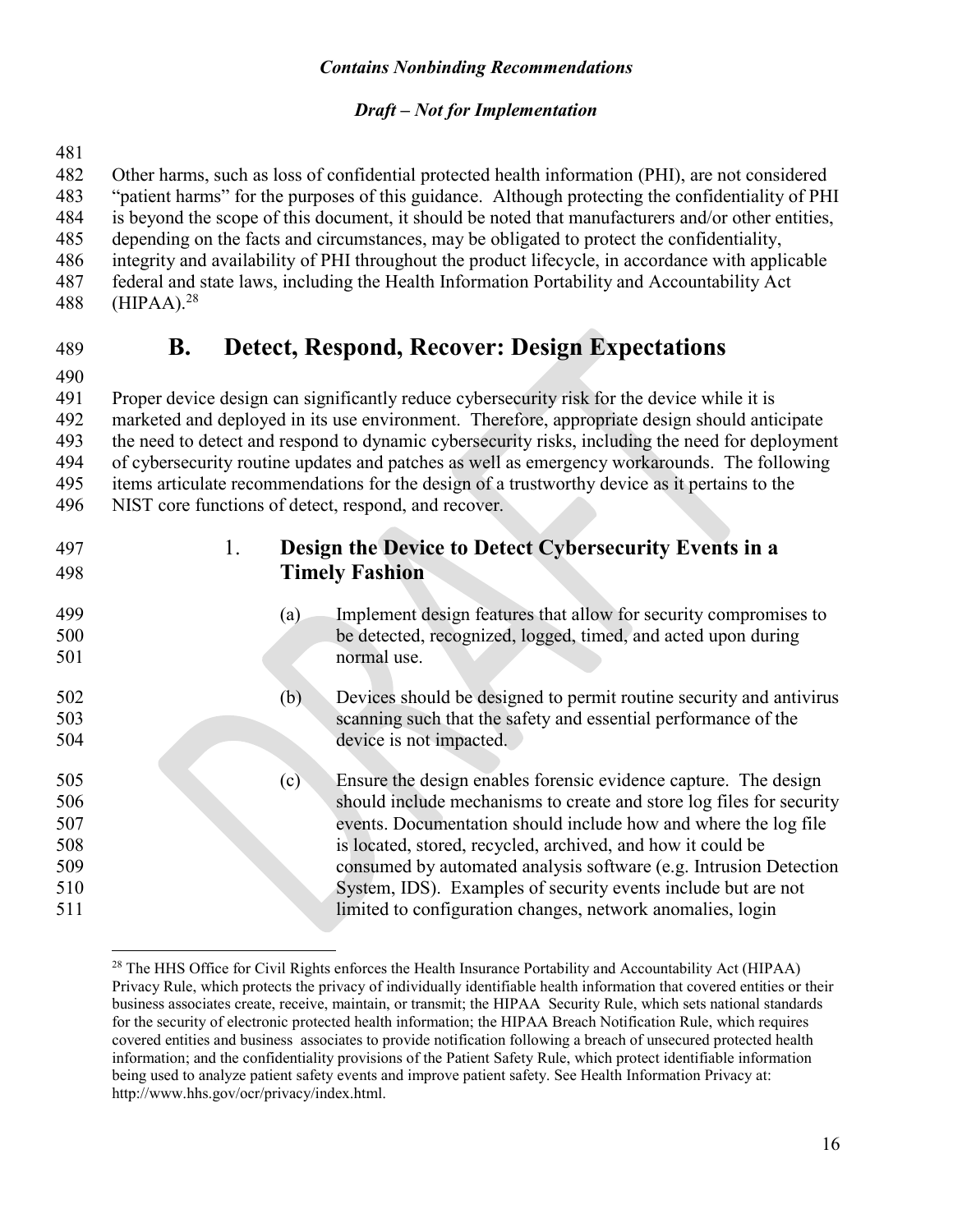| 529 |    |     | potential cybersecurity incident                                   |
|-----|----|-----|--------------------------------------------------------------------|
| 528 | 2. |     | Design the Device to Respond to and contain the impact of a        |
| 527 |    |     | electronic format to be consumed automatically. <sup>29</sup>      |
| 526 |    | (g) | The device design should provide a CBOM in a machine readable,     |
|     |    |     |                                                                    |
| 525 |    |     | product lines.                                                     |
| 524 |    |     | variant analysis of a vulnerability across device models and       |
| 523 |    | (f) | The product life-cycle, including its design, should facilitate a  |
| 522 |    |     | authorized users.                                                  |
| 521 |    |     | to be electronically obtainable (i.e., machine readable) by        |
| 520 |    |     | management and permit tracking and control of software changes     |
| 519 |    | (e) | The device design should enable software configuration             |
| 518 |    |     | event parameters, logging parameters, physical security detection. |
| 517 |    |     | malware, firewall/firewall rules, whitelisting, defining security  |
| 516 |    |     | configurations may include endpoint protections such as anti-      |
| 515 |    |     | vulnerabilities by specifying a secure configuration. Secure       |
| 514 |    | (d) | The device design should limit the potential impact of             |
| 513 |    |     | entities).                                                         |
| 512 |    |     | attempts, and anomalous traffic (e.g., sending requests to unknown |
|     |    |     |                                                                    |

<span id="page-16-0"></span> $\overline{a}$ <sup>29</sup> Recommendation 2.2 from the Health Care Industry and Cybersecurity Task Force (HCIC TF) Report on Improving Cybersecurity in the Health Care Industry available here: [https://www.phe.gov/Preparedness/planning/CyberTF/Documents/report2017.pd](https://www.phe.gov/Preparedness/planning/CyberTF/Documents/report2017.pdf)f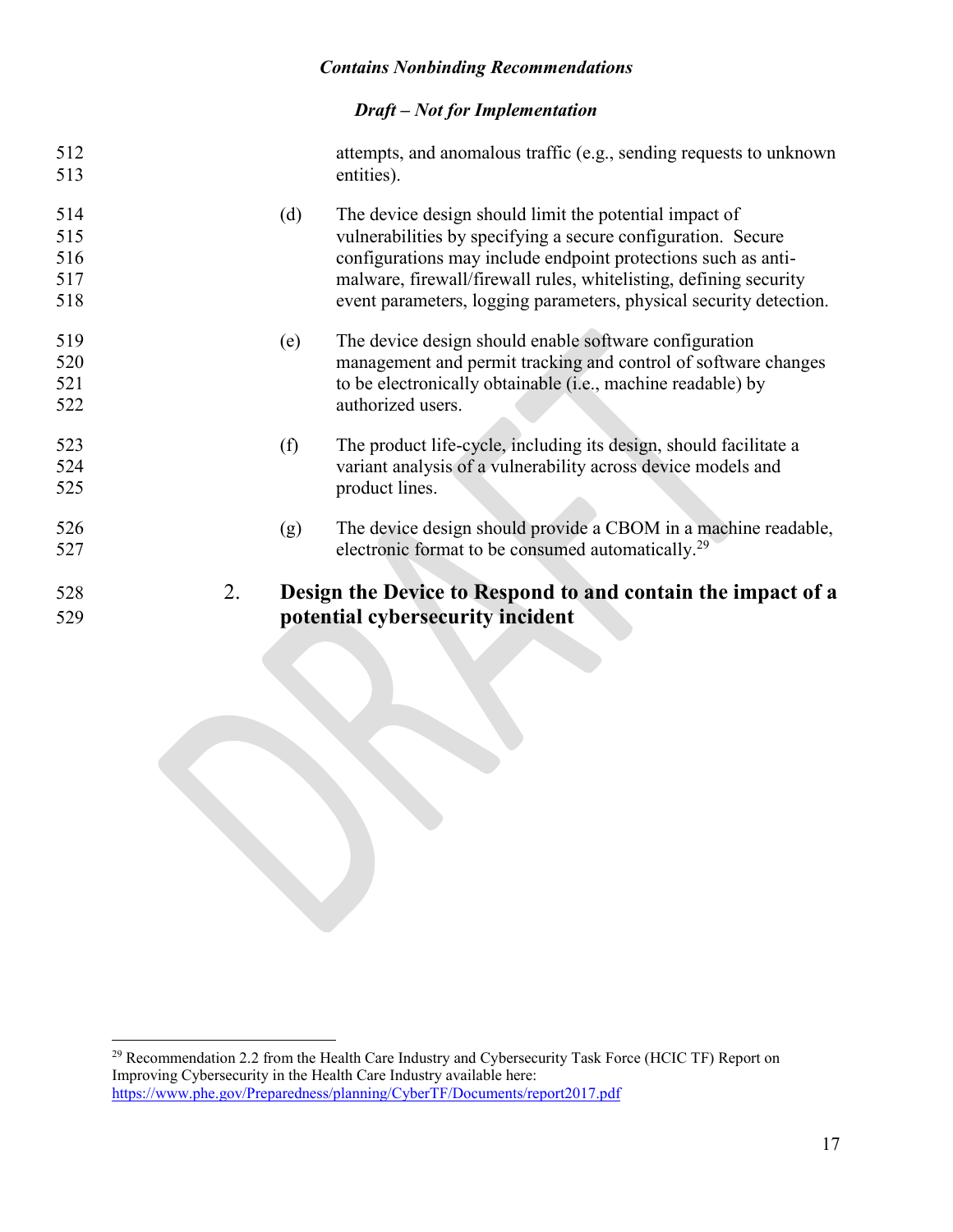#### *Draft – Not for Implementation*

| 530<br>531                      |    | (a) | The device should be designed to notify users upon detection of a<br>potential cybersecurity breach.                                                                                                                                                                                                                |
|---------------------------------|----|-----|---------------------------------------------------------------------------------------------------------------------------------------------------------------------------------------------------------------------------------------------------------------------------------------------------------------------|
| 532<br>533                      |    | (b) | The device should be designed to anticipate the need for software<br>patches and updates to address future cybersecurity vulnerabilities.                                                                                                                                                                           |
| 534<br>535                      |    | (c) | The device should be designed to facilitate the rapid verification,<br>validation, and testing of patches and updates.                                                                                                                                                                                              |
| 536<br>537                      |    | (d) | The design architecture should facilitate the rapid deployment of<br>patches and updates.                                                                                                                                                                                                                           |
| 538<br>539                      | 3. |     | Design the Device to Recover capabilities or services that<br>were impaired due to a cybersecurity incident                                                                                                                                                                                                         |
|                                 |    |     |                                                                                                                                                                                                                                                                                                                     |
| 540<br>541                      |    | (a) | Implement device features that protect critical functionality and<br>data, even when the device's cybersecurity has been compromised.                                                                                                                                                                               |
| 542<br>543                      |    | (b) | The design should provide methods for retention and recovery of<br>device configuration by an authenticated privileged user.                                                                                                                                                                                        |
| 544<br>545<br>546<br>547        |    | (c) | The design should specify the level of autonomous functionality<br>(resilience) any component of the system possesses when its<br>communication capabilities with the rest of the system are<br>disrupted including disruption of significant duration.                                                             |
| 548<br>549<br>550<br>551<br>552 |    | (d) | Devices should be designed to be resilient to possible<br>cybersecurity incident scenarios such as network outages, Denial<br>of Service attacks, excessive bandwidth usage by other products,<br>disrupted quality of service (QoS), and excessive jitter (i.e., a<br>variation in the delay of received packets). |
|                                 |    |     |                                                                                                                                                                                                                                                                                                                     |

# <span id="page-17-0"></span> **VI. Labeling Recommendations for Devices with Cybersecurity Risks**

 This section gives background on some device labeling requirements and regulations and explains the role labeling may have in safety and effectiveness for devices with cybersecurity risks. It then contains labeling recommendations for communicating relevant security information to end-users that may help manufacturers comply with applicable requirements and help ensure a device remains safe and effective throughout its life-cycle.

 FDA regulates device labeling in several ways. For example, section 502(f) of the Federal Food, Drug, and Cosmetic Act (FD&C Act) requires that labeling include adequate directions for use. Under section 502(a)(1) of the FD&C Act, a medical device is deemed misbranded if its labeling is false or misleading in any particular. Under section 201(n), labeling may be misleading if it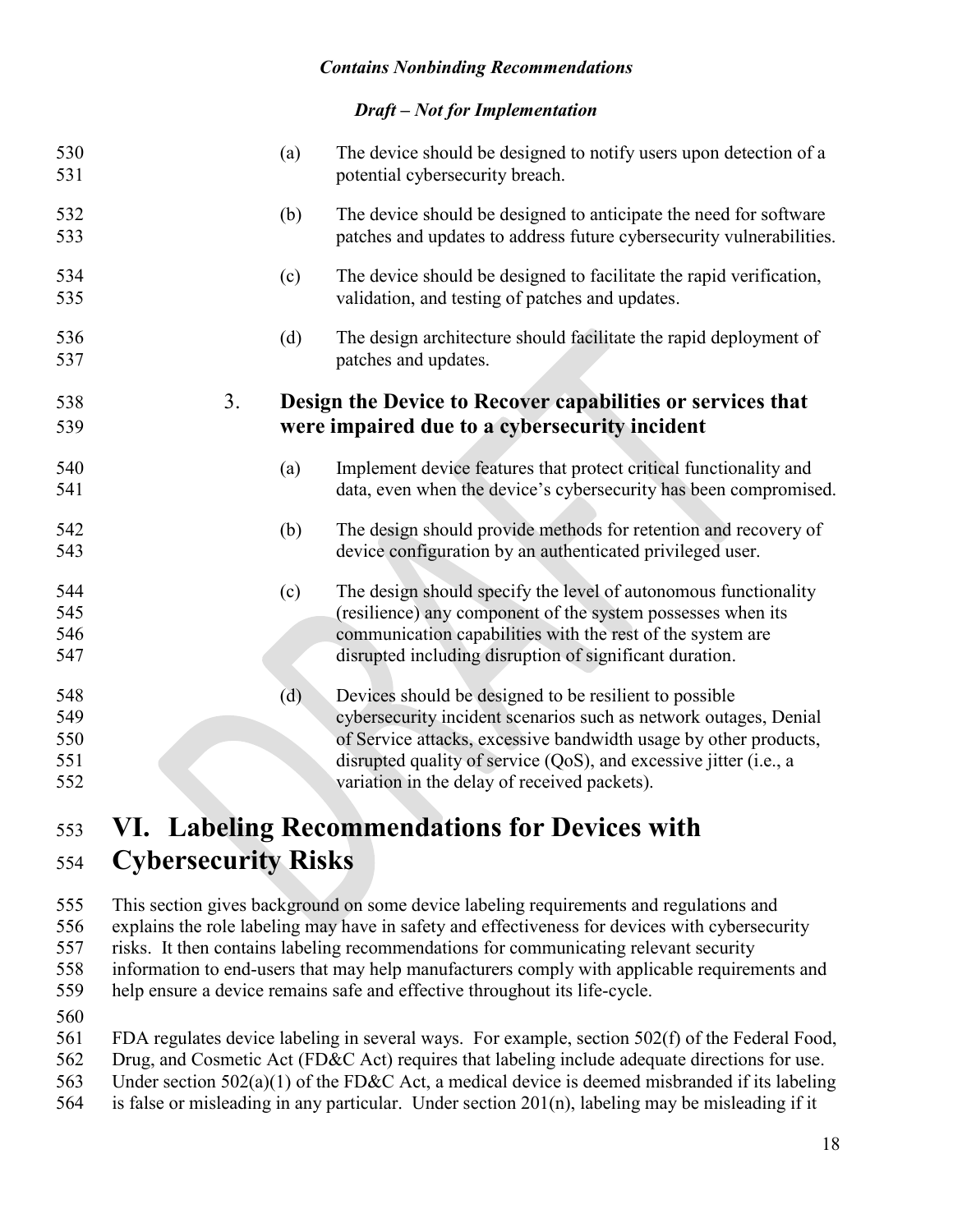#### *Draft – Not for Implementation*

fails to reveal facts material with respect to consequences which may result from use of the article under the conditions of use prescribed in the labeling or under such conditions of use as are customary or usual. *See also* 21 CFR 1.21. FDA device regulations contain further requirements related to labeling. For example, 21 CFR 801.5 requires that labeling include adequate directions for use, including statements of all conditions, purposes, or uses for which the device is intended (e.g., hazards, warnings, precautions, contraindications). For prescription devices, 21 CFR 801.109(c) requires that labeling include any relevant hazards, contraindications, side effects, and precautions under which practitioners licensed by law to administer the device can use the device safely and for the purpose for which it is intended. For devices with cybersecurity risks, informing end-users of relevant security information may be an effective way to comply with labeling requirements. FDA also believes that informing end-users of security information through labeling may be an important part of QSR design controls to help mitigate cybersecurity risks and help ensure the continued safety and effectiveness of the device. Therefore, when drafting labeling for inclusion in a premarket submission, a manufacturer should consider all applicable labeling requirements and how informing users through labeling may be an effective way to manage cybersecurity risks. Specifically, we recommend the following be included in labeling to communicate to end-users 585 relevant security information: 1. Device instructions and product specifications related to recommended cybersecurity controls appropriate for the intended use environment (e.g., anti-virus software, use of a firewall). 591 2. A description of the device features that protect critical functionality, even<br>592 when the device's cybersecurity has been compromised. when the device's cybersecurity has been compromised. 3. A description of backup and restore features and procedures to regain configurations. 597 4. Specific guidance to users regarding supporting infrastructure<br>598 figurements so that the device can operate as intended. requirements so that the device can operate as intended. 5. A description of how the device is or can be hardened using secure configuration. Secure configurations may include end point protections such as anti-malware, firewall/firewall rules, whitelisting, security event parameters, logging parameters, physical security detection. 6. A list of network ports and other interfaces that are expected to receive and/or send data, and a description of port functionality and whether the

<span id="page-18-0"></span> $\overline{a}$ See IEC TR 80001-2-2 and IEC TR 80001-2-8 and IEC TR 80001-2-9 for further information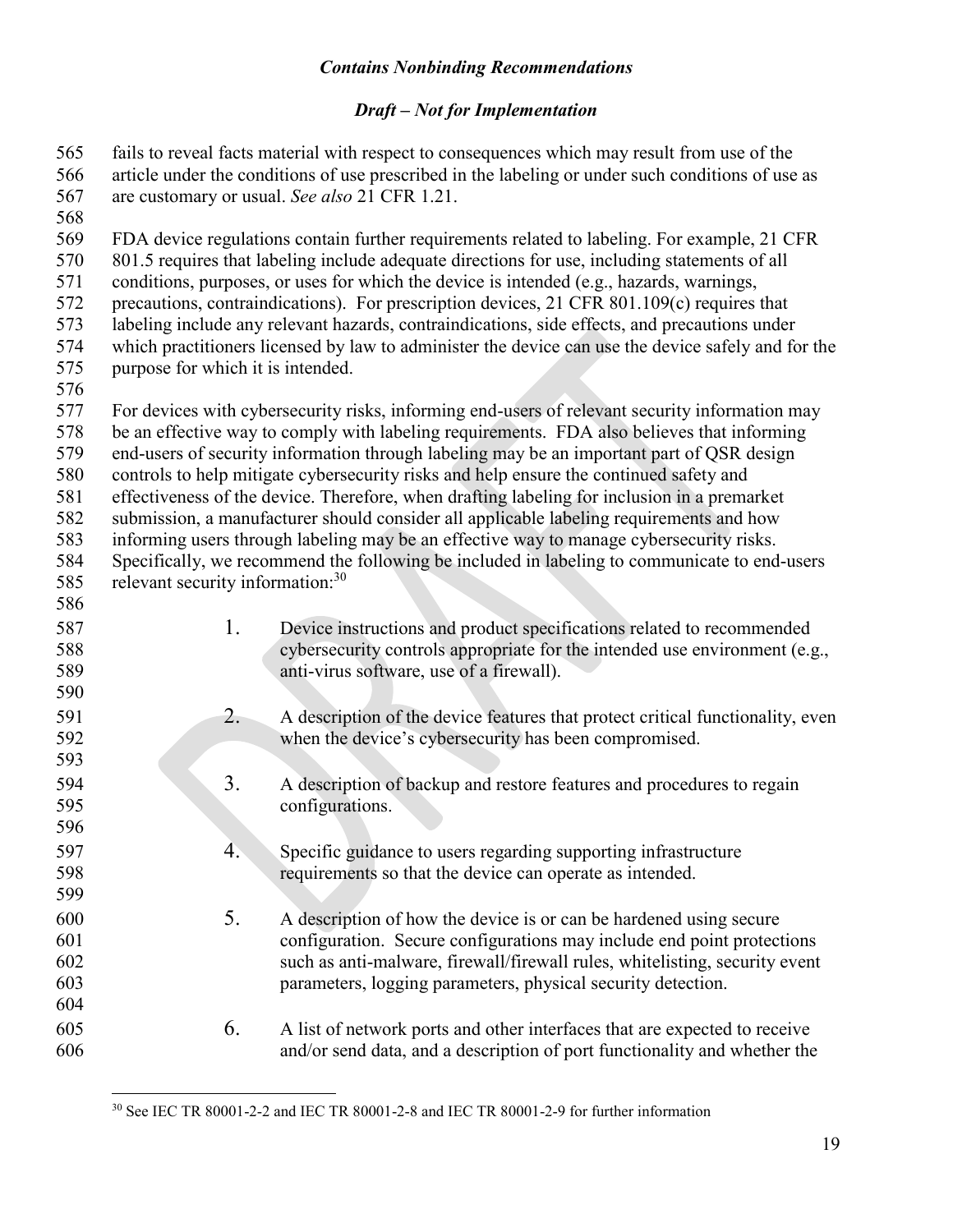| 607<br>608<br>609 |     | ports are incoming or outgoing (note that unused ports should be<br>disabled).                                                                   |
|-------------------|-----|--------------------------------------------------------------------------------------------------------------------------------------------------|
| 610<br>611        | 7.  | A description of systematic procedures for authorized users to download<br>version-identifiable software and firmware from the manufacturer.     |
| 612               |     |                                                                                                                                                  |
| 613               | 8.  | A description of how the design enables the device to announce when                                                                              |
| 614<br>615        |     | anomalous conditions are detected (i.e., security events). Security event                                                                        |
| 616               |     | types could be configuration changes, network anomalies, login attempts,<br>anomalous traffic (e.g., send requests to unknown entities).         |
| 617               |     |                                                                                                                                                  |
| 618               | 9.  | A description of how forensic evidence is captured, including but not                                                                            |
| 619               |     | limited to any log files kept for a security event. Log files descriptions                                                                       |
| 620               |     | should include how and where the log file is located, stored, recycled,                                                                          |
| 621               |     | archived, and how it could be consumed by automated analysis software                                                                            |
| 622               |     | (e.g., Intrusion Detection System, IDS).                                                                                                         |
| 623               |     |                                                                                                                                                  |
| 624               | 10. | A description of the methods for retention and recovery of device                                                                                |
| 625               |     | configuration by an authenticated privileged user.                                                                                               |
| 626               |     |                                                                                                                                                  |
| 627               | 11. | Sufficiently detailed system diagrams for end-users.                                                                                             |
| 628               |     |                                                                                                                                                  |
| 629               | 12. | A CBOM including but not limited to a list of commercial, open source,                                                                           |
| 630               |     | and off-the-shelf software and hardware components to enable device                                                                              |
| 631               |     | users (including patients, providers, and healthcare delivery organizations                                                                      |
| 632<br>633        |     | (HDOs)) to effectively manage their assets, to understand the potential<br>impact of identified vulnerabilities to the device (and the connected |
| 634               |     | system), and to deploy countermeasures to maintain the device's essential                                                                        |
| 635               |     | performance.                                                                                                                                     |
| 636               | 13. | Where appropriate, technical instructions to permit secure network                                                                               |
| 637               |     | (connected) deployment and servicing, and instructions for users on how                                                                          |
| 638               |     | to respond upon detection of a cybersecurity vulnerability or incident.                                                                          |
| 639               | 14. | Information, if known, concerning device cybersecurity end of support.                                                                           |
| 640               |     | At the end of support, a manufacturer may no longer be able to reasonably                                                                        |
| 641               |     | provide security patches or software updates. If the device remains in                                                                           |
| 642               |     | service following the end of support, the cybersecurity risks for end-users                                                                      |
| 643               |     | can be expected to increase over time.                                                                                                           |
| 644               |     | These recommendations aim to communicate to end-users relevant security information, thereby                                                     |
| 645               |     | helping ensure a device remains safe and effective through its life-cycle.                                                                       |
| 646               |     |                                                                                                                                                  |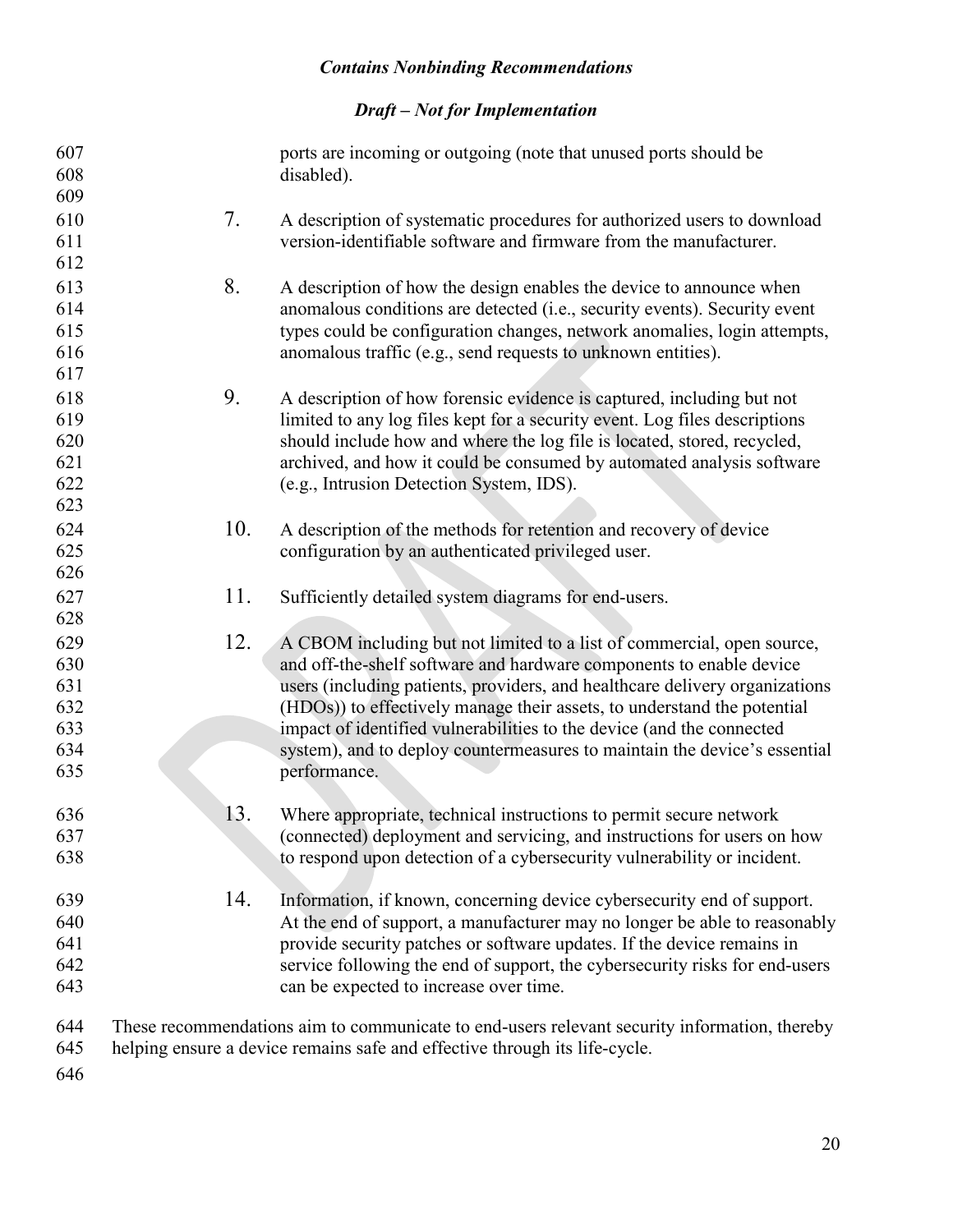#### <span id="page-20-0"></span>**VII. Cybersecurity Documentation**

This section lists recommended documentation manufacturers should submit in their premarket

650 submission in addition to any submitted software documentation<sup>[31](#page-20-1)</sup>. Specifically, FDA

recommends that manufacturers include documentation of the design features from section V

above, as well as risk management documentation, and labeling to demonstrate a risk-based

 approach that incorporates design features and a level of cybersecurity resilience appropriate for the device. 

| 655 | A. | <b>Design Documentation</b>                                                   |
|-----|----|-------------------------------------------------------------------------------|
| 656 |    |                                                                               |
| 657 |    | The design documentation should demonstrate that the device is trustworthy.   |
| 658 |    | 1.<br>For Tier 1 devices, documentation that addresses each recommendation in |
| 659 |    | Section V.                                                                    |
| 660 |    | 2.<br>For Tier 2 devices, documentation that addresses each recommendation in |
| 661 |    | Section V or include a risk-based rationale for why a cybersecurity design    |
| 662 |    | control was not necessary. Risk-based rationales should leverage an           |
| 663 |    | analysis of exploitablity to describe likelihood instead of probability.      |
| 664 |    | 3.<br>System Diagrams sufficiently detailed to permit an understanding of how |
| 665 |    | the specific device design elements (from section V) are incorporated into    |
| 666 |    | a system-level and holistic picture. Analysis of the entire system is         |
| 667 |    | necessary to understand the manufacturer's threat model and the device        |
| 668 |    | within the larger ecosystem.                                                  |
| 669 |    |                                                                               |
| 670 |    | System diagrams should include:                                               |

<span id="page-20-1"></span> $\overline{a}$ <sup>31</sup> [Content of Premarket Submissions for Software Contained in Medical Device](https://www.fda.gov/MedicalDevices/DeviceRegulationandGuidance/GuidanceDocuments/UCM089593)s https://www.fda.gov/MedicalDevices/DeviceRegulationandGuidance/GuidanceDocuments/UCM089593.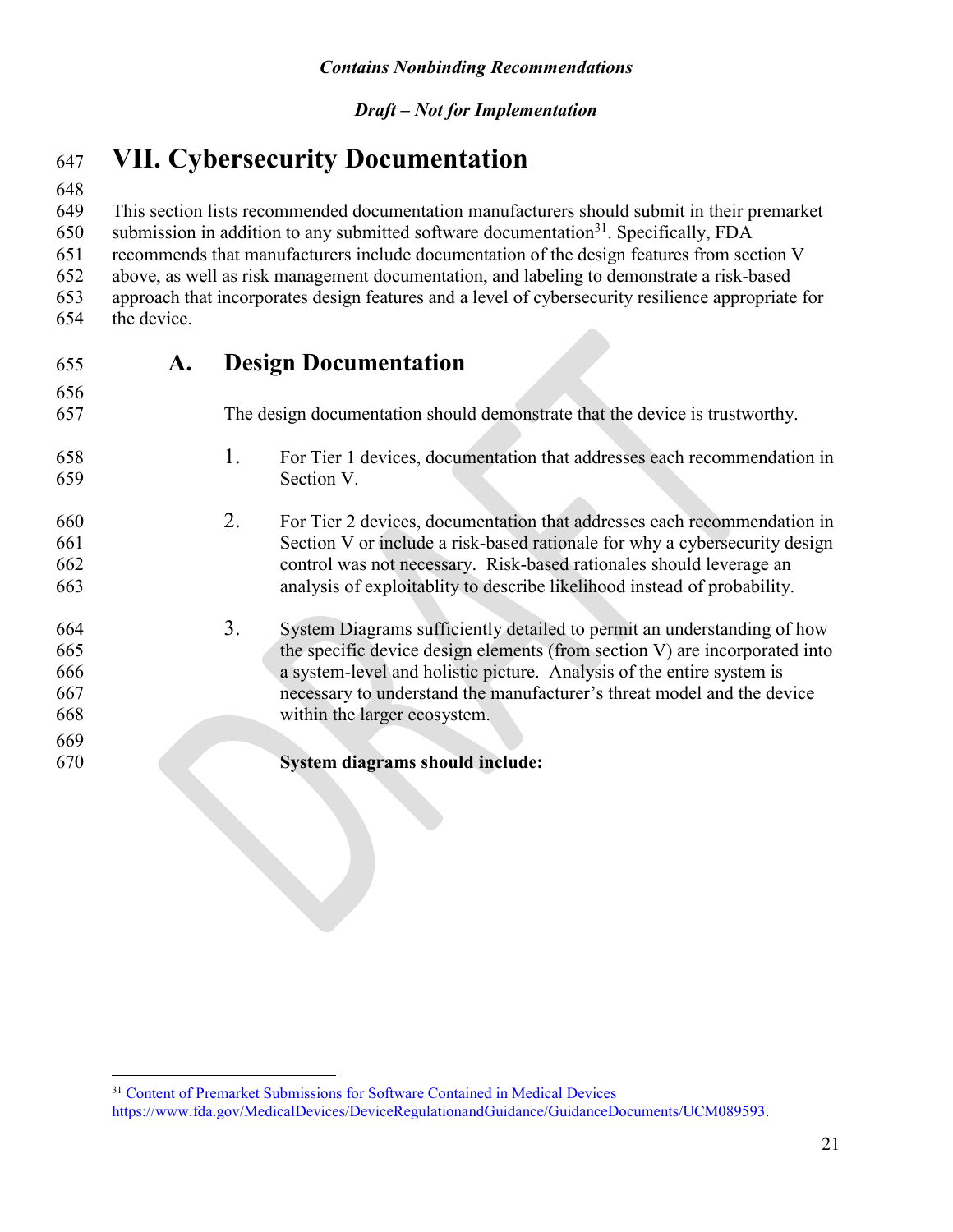#### *Draft – Not for Implementation*

| 671                                    | (a) | Network, architecture, flow, and state diagrams.                                                                                                                                                                                                                                                                                                                                    |
|----------------------------------------|-----|-------------------------------------------------------------------------------------------------------------------------------------------------------------------------------------------------------------------------------------------------------------------------------------------------------------------------------------------------------------------------------------|
| 672<br>673                             | (b) | The interfaces, components, assets, communication pathways,<br>protocols, and network ports.                                                                                                                                                                                                                                                                                        |
| 674<br>675<br>676                      | (c) | Authentication mechanisms and controls for each communicating<br>asset or component of the system including web sites, servers,<br>interoperable systems, cloud stores, etc.                                                                                                                                                                                                        |
| 677<br>678                             | (d) | Users' roles and level of responsibility if they interact with these<br>assets or communication channels.                                                                                                                                                                                                                                                                           |
| 679<br>680<br>681<br>682<br>683<br>684 | (e) | Use of cryptographic methods should include descriptions of the<br>method used and the type and level of cryptographic key usage and<br>their style of use throughout your system (one-time use, key<br>length, the standard employed, symmetric or otherwise, etc.).<br>Descriptions should also include details of cryptographic<br>protection for firmware and software updates. |
| 685<br>686<br>687                      | 4.  | A summary describing the design features that permit validated software<br>updates and patches as needed throughout the life cycle of the medical<br>device to continue to ensure its safety and effectiveness. <sup>32</sup>                                                                                                                                                       |
|                                        |     |                                                                                                                                                                                                                                                                                                                                                                                     |

#### **B. Risk Management Documentation**

 Risk assessments tie design to threat models, clinical hazards, mitigations, and testing. It is important to establish a secure design architecture such that risk can be adequately managed. The suggested documentation leverages the concept of a Security Risk management report as described in the technical information report, AAMI TIR57 Principles for medical device 694 security—Risk management, although other forms of documentation that contain the same or similar information are acceptable. A security risk management report is a comprehensive approach that considers both security and safety risk analysis in a meaningful way. It provides a summary of the evaluation, assessment, and mitigation activities that assure a device is reasonably secure. The following recommendations relate to what is expected in the risk management report of a trustworthy device.

 1. A system level threat model that includes a consideration of system level risks, including but not limited to risks related to the supply chain (e.g., to ensure the device remains free of malware), design, production, and deployment (i.e., into a connected/networked environment).

<span id="page-21-0"></span> $\overline{a}$ <sup>32</sup> For more information on FDA's recommendations for managing postmarket cybersecurity vulnerabilities for marketed and distributed devices, see [Postmarket Management of Cybersecurity in Medical Device](https://www.fda.gov/downloads/medicaldevices/deviceregulationandguidance/guidancedocuments/ucm482022.pdf)s <https://www.fda.gov/downloads/medicaldevices/deviceregulationandguidance/guidancedocuments/ucm482022.pdf>.

<span id="page-21-1"></span><sup>&</sup>lt;sup>33</sup> AAMI TIR57: Principles for medical device security—Risk management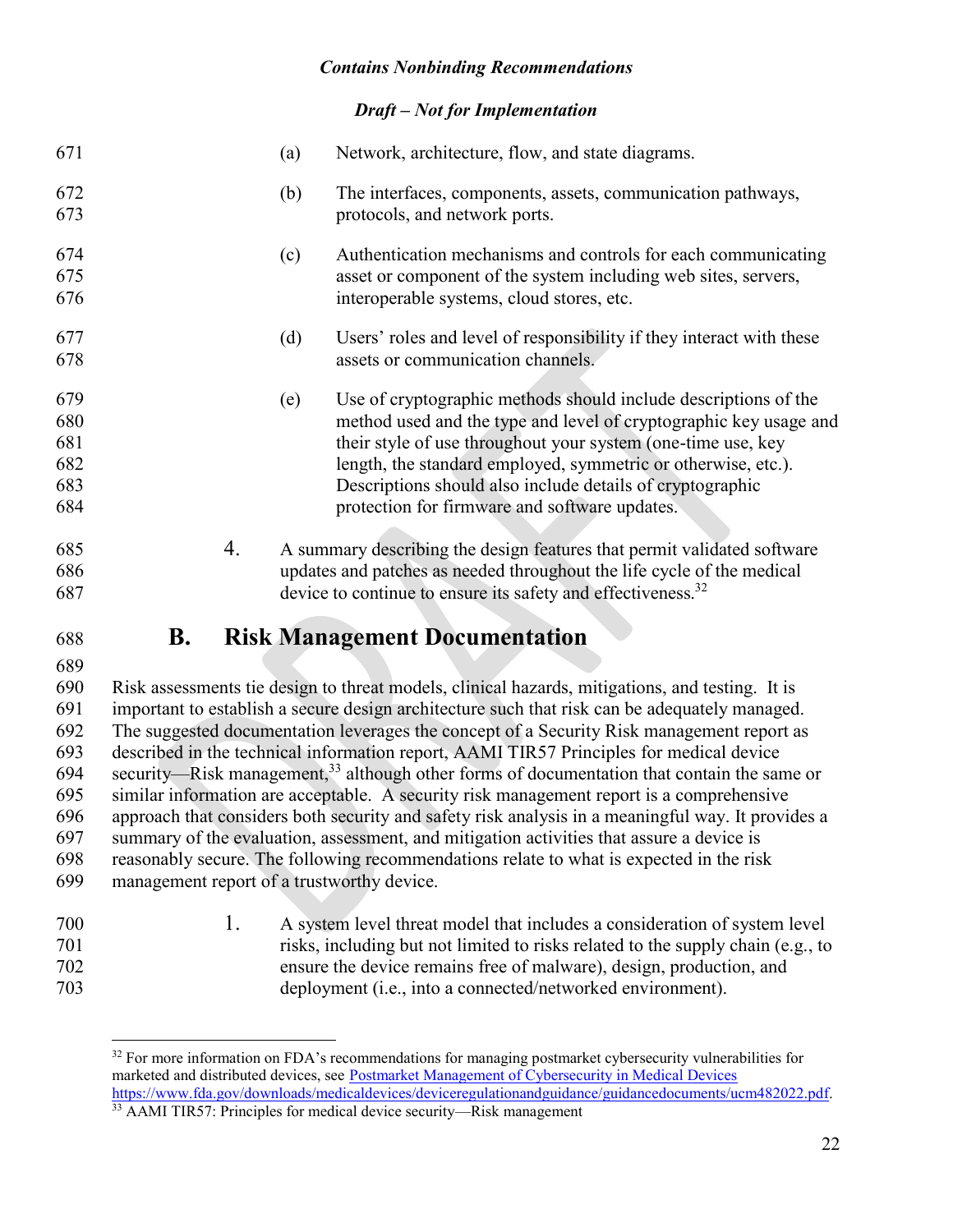| 704<br>705<br>706<br>707<br>708<br>709 | 2. | calculated. | A specific list of all cybersecurity risks that were considered in the design<br>of your device. We recommend providing descriptions of risk that<br>leverage an analysis of exploitablity to describe likelihood instead of<br>probability. If numerical probabilities are provided, we recommend<br>providing additional information that explains how the probability was |
|----------------------------------------|----|-------------|------------------------------------------------------------------------------------------------------------------------------------------------------------------------------------------------------------------------------------------------------------------------------------------------------------------------------------------------------------------------------|
| 710<br>711<br>712<br>713               | 3. |             | A specific list and justification for all cybersecurity controls that were<br>established for your device. This should include all risk mitigations and<br>design considerations pertaining to intentional and unintentional<br>cybersecurity risks associated with your device, including:                                                                                  |
| 714<br>715<br>716                      |    | (a)         | A list of verifiable function/subsystem requirements related to<br>access control, encryption/decryption, firewalls, intrusion<br>detection/prevention, antivirus packages, etc.                                                                                                                                                                                             |
| 717<br>718                             |    | (b)         | A list of verifiable of security requirements impacting other<br>functionality, data, and interface requirements.                                                                                                                                                                                                                                                            |
| 719<br>720<br>721<br>722               | 4. |             | A description of the testing that was done to ensure the adequacy of<br>cybersecurity risk controls (e.g., security effectiveness in enforcing the<br>specified security policy, performance for required traffic conditions,<br>stability and reliability as appropriate). Test reports should include:                                                                     |
| 723                                    |    | (a)         | testing of device performance                                                                                                                                                                                                                                                                                                                                                |
| 724<br>725                             |    | (b)         | evidence of security effectiveness of third-party OTS software in<br>the system.                                                                                                                                                                                                                                                                                             |
| 726<br>727<br>728                      |    | (c)         | static and dynamic code analysis including testing for credentials<br>that are "hardcoded", default, easily-guessed, and easily<br>compromised.                                                                                                                                                                                                                              |
| 729                                    |    | (d)         | vulnerability scanning                                                                                                                                                                                                                                                                                                                                                       |
| 730                                    |    | (e)         | robustness testing                                                                                                                                                                                                                                                                                                                                                           |
| 731                                    |    | (f)         | boundary analysis                                                                                                                                                                                                                                                                                                                                                            |
| 732                                    |    | (g)         | penetration testing                                                                                                                                                                                                                                                                                                                                                          |
| 733                                    |    | (h)         | Third Party test reports                                                                                                                                                                                                                                                                                                                                                     |
| 734                                    |    |             |                                                                                                                                                                                                                                                                                                                                                                              |
| 735                                    | 5. |             | A traceability matrix that links your actual cybersecurity controls to the                                                                                                                                                                                                                                                                                                   |
| 736<br>737                             |    | analysis.   | cybersecurity risks that were considered in your security risk and hazard                                                                                                                                                                                                                                                                                                    |